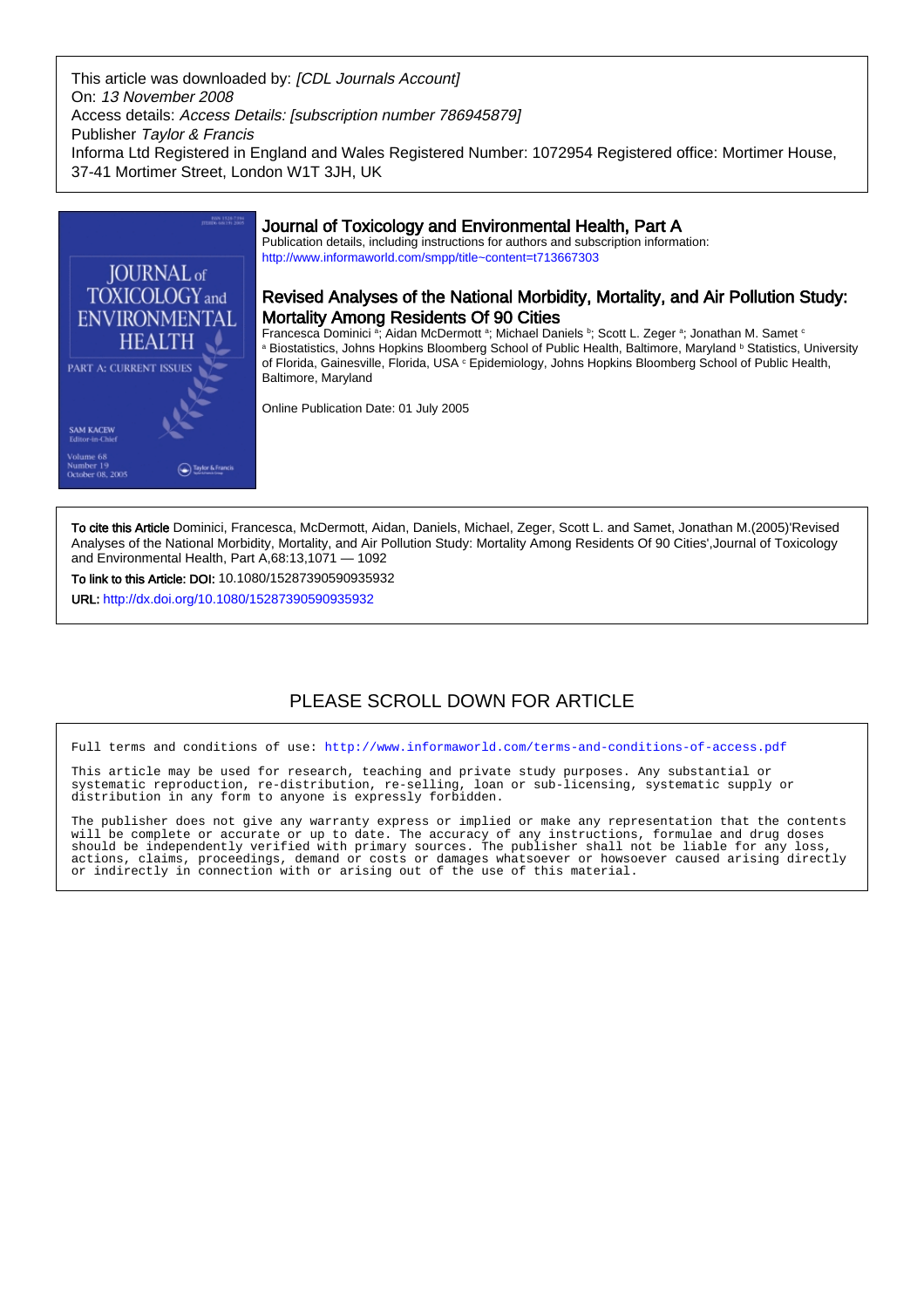

# **REVISED ANALYSES OF THE NATIONAL MORBIDITY, MORTALITY, AND AIR POLLUTION STUDY: MORTALITY AMONG RESIDENTS OF 90 CITIES**

**Francesca Dominici,<sup>1</sup> Aidan McDermott,1 Michael Daniels,<sup>2</sup> Scott L. Zeger,<sup>1</sup> Jonathan M. Samet<sup>3</sup>**

<sup>1</sup>Biostatistics and <sup>3</sup>Epidemiology, Johns Hopkins Bloomberg School of Public Health, Baltimore, Maryland, and <sup>2</sup>Statistics, University of Florida, Gainesville, Florida, USA

*This article presents findings from updated analyses of data from 90 U.S. cities assembled for the National Morbidity, Mortality, and Air Pollution Study (NMMAPS). The data were analyzed* with a generalized additive model (GAM) using the gam *function* in S-Plus (with default conver*gence criteria previously used and with more stringent criteria) and with a generalized linear model (GLM) with natural cubic splines. With the original method, the estimated effect of PM*<sub>10</sub> *(particulate matter 10*µ*m in mass median aerodynamic diameter) on total mortality from nonexternal causes was a 0.41% increase per 10-*µ*g/m<sup>3</sup> increase in PM*10*; with the more stringent criteria, the estimate was 0.27%; and with GLM, the effect was 0.21%. The effect of PM*<sub>10</sub> *on respiratory and cardiovascular mortality combined was greater, but the pattern across models was similar. The findings of the updated analysis with regard to spatial heterogeneity across the 90 cities were unchanged from the original analyses.*

This article describes new analyses, using updated methods, of data assembled on daily air pollution and mortality for the National Morbidity, Mortality and Air Pollution Study (NMMAPS). Findings of this multiyear project were previously reported, both as reports of the Health Effects Institute (Samet et al., 2000b, 2000c) and in the peer-reviewed literature (Daniels et al., 2000; Dominici et al., 2000a, 2000b; Samet et al., 2000a; Zeger et al., 2000). After these original publications became available, researchers discovered that the

This article is reprinted with permission from the Health Institute. The article was originally published in HEI Special Report *Revised Analyses of Time-Series Studies of Air Pollution and Health*, which also includes mother report on NMMAPS II data, 21 short communication reports, two HEI Commentaries by special panels of the Health Review Committee, and an HEI Statement. Further background and data on this revised analysis are available at www.biostat.jhsph.edu/~fdominic/HEI/nmmaps.htm. Although this document was produced with partial funding by the U.S. Environmental Protection Agency under Assistance Award R82811201 to the Health Effects Institute, it has not been subjected to the agency's peer and administrative review and therefore may not necessarily reflect the views of the agency and no official endorsement by it should be inferred. The contents of this document also have not been reviewed by private party institutions including those that support the Health Institute; therefore, it may not reflect the views or policies of these parties, and no endorsement by them should be inferred.

Address correspondence to Francesca Dominici, Biostatistics, Johns Hopkins Bloomberg School of Public Health, 615 North Wolfe St., Baltimore MD 21205, USA. E-mail: fdominic@jhsph.edu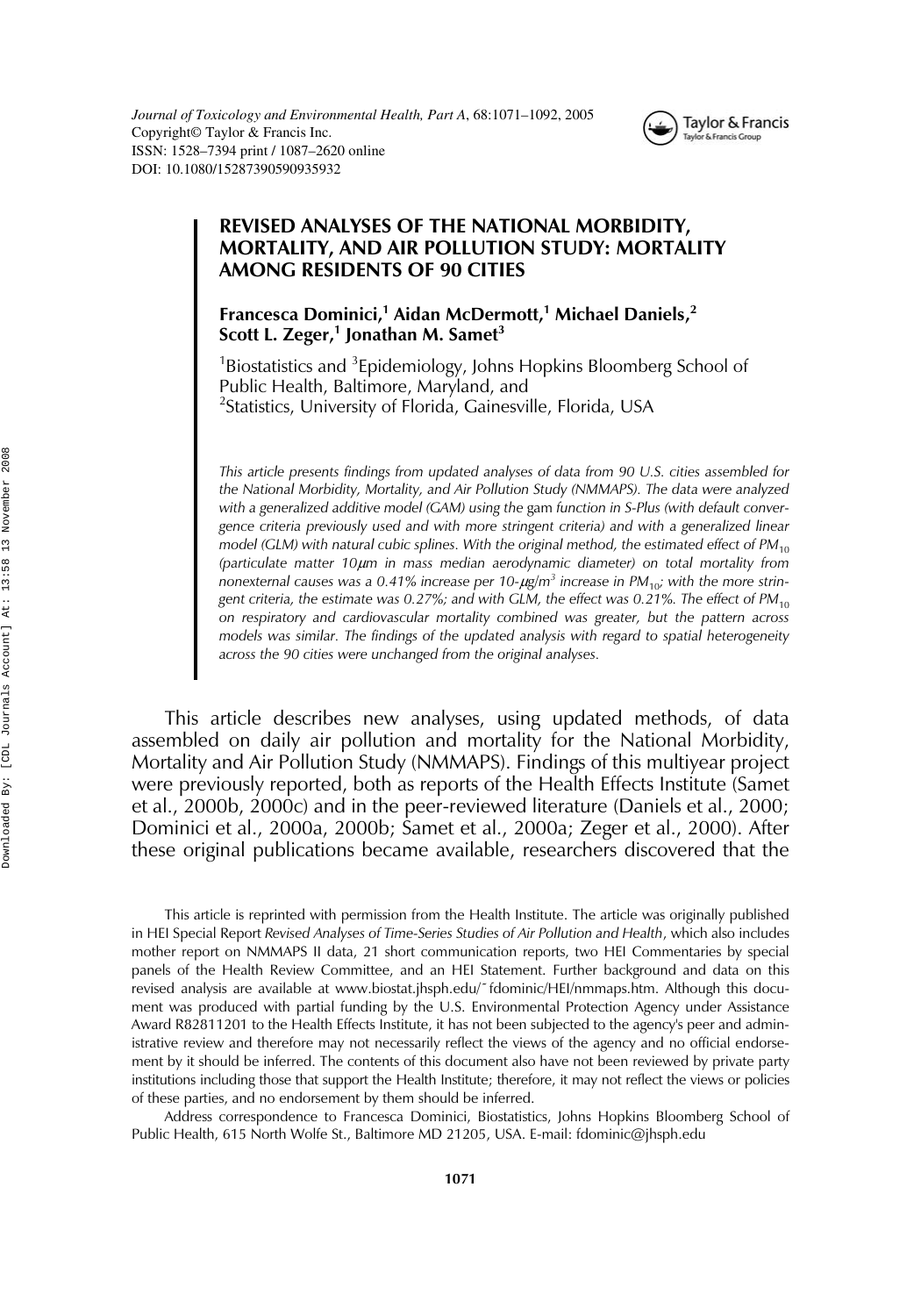**1072 F. DOMINICI ET AL.**

results had been affected by use of the *gam* function in the S-Plus software (Insightful Corp., Seattle, WA), which introduced an upward bias in effect estimate of particulate air pollution on mortality.

Bias in the estimates resulted from implementing the generalized additive model (GAM) with the default convergence criteria in the S-Plus *gam* function (version 3.4). The potential for this bias was identified through sensitivity analyses undertaken to better understand unexpected results in analyses peripheral to the NMMAPS focus. Details of how the problem was identified, and of its consequences, are provided elsewhere (Dominici et al., 2002b). Further work is being conducted to explore the basis of this bias and its dependence on details of model specification. Bias from the NMMAPS application of the GAM likely reflects the difficulty of estimating the relatively weak effect of air pollution in data with several temporally correlated variables, including air pollutant levels, temperature, and humidity.

The S-Plus (version 3.4) *gam* function had been used throughout the NMMAPS project to estimate relative rates of mortality attributable to  $PM_{10}$ while controlling for time trends, weather variables, and other possible confounders. For the recalculated analyses based on GAMs, we used markedly more stringent convergence criteria (Dominici et al., 2002b).

Other possible problems with using GAMs in time-series analyses of air pollution data have been recently identified. In the presence of concurvity (that is, residual nonlinear correlation in the data), the standard error of the air pollution effect is likely to be underestimated because of the approximate method used for its calculation. Ramsay et al. (2003) further investigated the implications of this standard error approximation in time-series studies of air pollution and mortality. Dominici et al. (2003a) recently released a new *gam* function that calculates the asymptotically exact standard error of the air pollution effect.

We are continuing with methodologic investigations on the adequacy of GAMs for analyses of time-series data in air pollution and health and with comparisons of a GAM with fully parametric alternatives (Dominici et al., 2003a). We have completed reanalyses of the data leading to the most central findings of prior NMMAPS reports and other publications. We have carried out these analyses using (1) the *gam* function with substantially more stringent convergence criteria and (2) a GLM with natural cubic splines, a fully parametric alternative. Additional reanalyses of the NMMAPS data are summarized elsewhere (Dominici et al., 2002a, 2002b, 2003a).

## **METHODS**

The methods of NMMAPS have been fully described in previous reports of the Health Effects Institute (Samet et al., 2000b, 2000c). The NMMAPS project was implemented to describe the effect of particles and other air pollutants on daily mortality across the United States. The methods were intended to provide a picture of regional variation in the effect of particles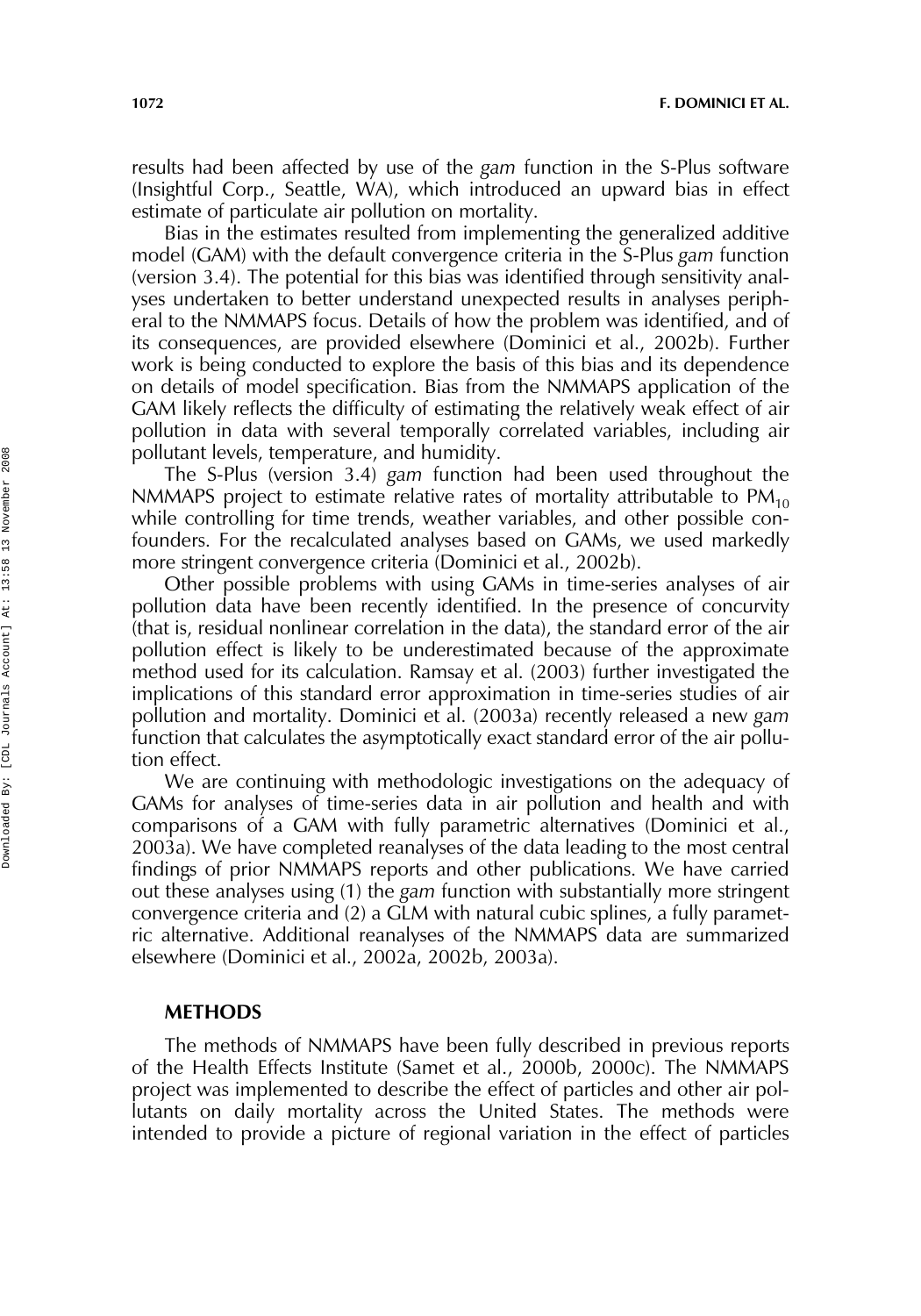#### **MORTALITY AMONG RESIDENTS OF 90 CITIES** 1073

and to provide a national effect estimate, if appropriate (Dominici et al., 2002a). A uniform approach taken for the within-city models was based on extensive sensitivity analyses of data for Philadelphia (Kelsall et al., 1997); that is, the same variables and smoothing functions were used in each city to control for possible confounding (Table 1).

To evaluate the impact of default *gam* settings on published analyses and to provide updated results, we reanalyzed the NMMAPS data with three methods: model 1, GAM with S-Plus default convergence parameters (the original analyses); model 2, GAM with greatly more stringent convergence parameters than the defaults (Dominici et al., 2002b); and model 3, Poisson regression model with parametric nonlinear adjustments for confounding factors (specifically, generalized linear model [GLM] with natural cubic splines).

Model 1 corresponds to the GAM used in prior analyses (Dominici et al., 2000a, 2002a; Samet et al., 2000a). Model 2 is also the GAM used in previous analyses but with stricter convergence criteria and a substantially larger number of maximum iterations in the local-scoring and backfitting algorithms (Dominici et al., 2003b). Comparison of estimates from models 1 and 2 provides an indication of sensitivity of findings to the convergence criteria. Model 3 (GLM) is a fully parametric analog of model 2, estimated by an iteratively reweighted least squares (IRWLS) algorithm. In model 3, we replaced smoothing splines with natural cubic splines having the same degree of freedom in the smooth functions of time, temperature, dewpoint, and interactions between age group indicators and the smooth functions of time. In model 3 with natural cubic splines and a fixed number of degrees of freedom, the knots were equally spaced at quantiles of the distribution of each covariate. A comparison of estimates from models 2 and 3 indicated the sensitivity of findings to the statistical method selected.

We estimated the 90 city-specific relative rates of mortality from nonexternal causes associated with a 10- $\mu$ g/m<sup>3</sup> increase in PM<sub>10</sub> under models 1, 2, and 3. The 90-city specific relative rates were pooled across cities using a two-stage hierarchical model and a three-stage regional model with noninformative priors

| Modeling of predictors                                                     | Primary reasons for inclusion                                                  |
|----------------------------------------------------------------------------|--------------------------------------------------------------------------------|
| Indicator variables for the three age groups                               | To allow for different baseline mortality rates within<br>each age group       |
| Indicator variables for the day of the week                                | To allow for different baseline mortality rates within<br>each day of the week |
| Smooth functions of time with 7 df/yr                                      | To adjust for long-term trends and seasonality                                 |
| Smooth functions of temperature with 6 df                                  | To control for the known effects of weather on mortality                       |
| Smooth functions of dew point with 3 df                                    | To control for the known effects of humidity on mortality                      |
| Separate smooth functions of time (2 df/yr)<br>for each age group contrast | To separately adjust for longer term time trends within<br>each age group      |

**TABLE 1.** Potential Confounders or Predictors in Estimation of City-Specific Relative Rates Associated With Particulate Air Pollution Levels, and Rationale for Their Inclusion in the Model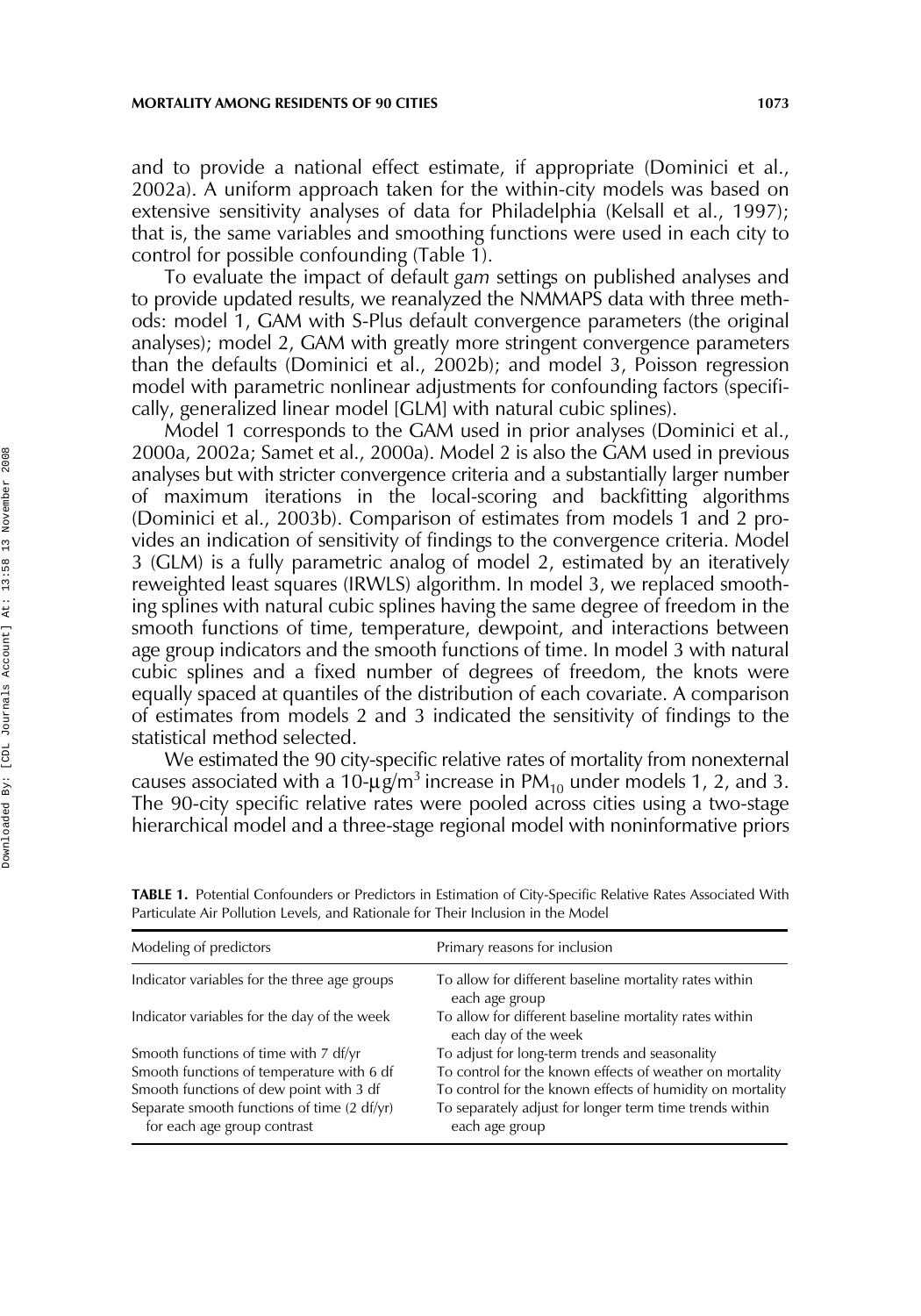**1074 F. DOMINICI ET AL.**

on the variance components (Dominici et al., 2000a, 2002a). In Appendix A, we provide an assessment of the sensitivity of findings to details of the approach used for combining estimates across cities; these analyses show that the results are robust to these choices. Markov-chain Monte Carlo analyses were performed to estimate posterior distributions of all parameters of interest with the Bayesian inference using Gibbs sampling (BUGS) program (Thomas et al., 1992). For comparison, city-specific estimates were also pooled using fixed-effect models and random-effect models with moment estimator of the between-city variance (DerSimonian & Laird, 1986).

Within each city, multipollutant models provide relative rate estimates of mortality associated with exposure to each of the pollutants included in the model. These relative rates can be pooled in a univariate or multivariate fashion. In a univariate fashion, the city-specific coefficients for each pollutant are pooled separately using fixed effects, random effects, or Bayesian methods. However, univariate pooling ignores the within-city statistical correlations among relative rate estimates for the pollutants jointly included in the model. Because of this limitation, the method of multivariate pooling, which takes these correlations into account, was chosen for all multipollutant analyses. Multivariate pooling was performed by using a Bayesian two-stage multivariate normal model (Lindley & Smith, 1972) implemented by the software TLNISE (Everson & Morris, 2000), which allows specification of noninformative priors on the heterogeneity covariance matrix. Sensitivity analyses of the pooled effects to the specification of the prior distribution on the covariance matrix are reported in Appendix A.

## **RESULTS**

The reanalyses presented in this report focus on the 90 cities included in the complete NMMAPS database. Results were obtained using Bayesian methods that provide posterior means and posterior intervals of the parameters of interest. These are the Bayesian analogs of point estimates and confidence intervals, respectively. The sensitivity of findings with respect to non-Bayesian alternatives has been systematically explored in all NMMAPS analyses. We report estimates of the following quantities of interest:

- National average air pollution effect (posterior mean) and its statistical uncertainty (95% posterior interval).
- Heterogeneity of the air pollution effects across the 90 cities and its statistical uncertainty. The heterogeneity is quantified by the between-city standard deviation of true city-specific air pollution effects.

## **NATIONAL AVERAGES**

The national average estimates varied among models 1, 2, and 3. When we imposed stricter convergence criteria on the *gam* function of S-Plus, the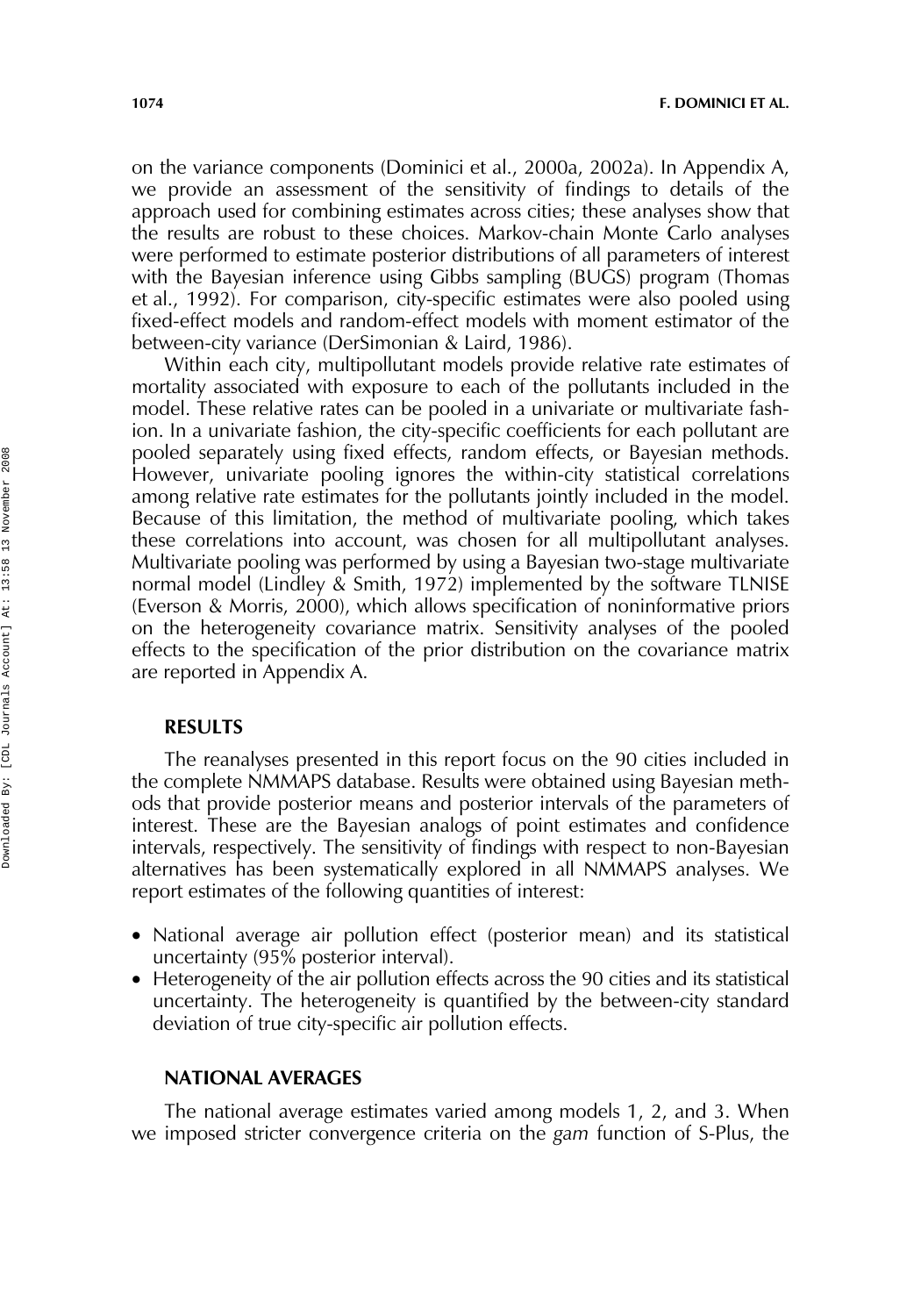national average estimate across the 90 cities at lag 1 changed from a 0.41% increase in total mortality per 10- $\mu$ g/m<sup>3</sup> increase in PM<sub>10</sub> (under model 1) to a 0.27% increase (under model 2). When GLM with natural cubic splines was used (model 3), the national average estimate was 0.21% per 10- $\mu$  g/m<sup>3</sup> increase in  $PM_{10}$ .

Figure 1 plots the original calculations (obtained under model 1) against the updated city-specific effect estimates (obtained under model 3) for total mortality as the outcome and  $PM_{10}$  at lag 1. Note the upward bias in the original estimates and the generally close correlation between the pairs of effect estimates from model 1 and model 3. The black square is plotted at the original versus the updated national average estimate across the 90 cities. Its width and height correspond to two standard errors of the national average estimates. With the original approach, the national average estimate was 0.41% per 10- $\mu$  g/m<sup>3</sup> increase in PM<sub>10</sub> (posterior SE equal to 0.06); the updated national average estimate was 0.21% per 10- $\mu$ g/m $^3$  increase in PM<sub>10</sub> (posterior SE equal to 0.06).

Figure 2 provides the marginal posterior distributions of the national average estimates, original and updated, for total mortality at lags 0, 1, and 2. The national average estimates for the change in total mortality at lags 0, 1, and 2 were 0.07% (posterior SE equal to 0.06), 0.21% (posterior SE equal to 0.06), and 0.10% (posterior SE equal to 0.06). The upward bias in the original national average estimates is evident. In the updated analyses, the effect remained greatest at lag 1, and the posterior probabilities for a national average effect greater than zero were all close to one. The corresponding point estimates and 95% posterior intervals are given in Figure 3.



**FIGURE 1.** Percentage of change in total mortality from nonexternal causes per 10- $\mu$ g/m $^3$  incease in PM<sub>10</sub> at lag 1: previously published versus revised estimates, 90 U.S. cities (1987–1994).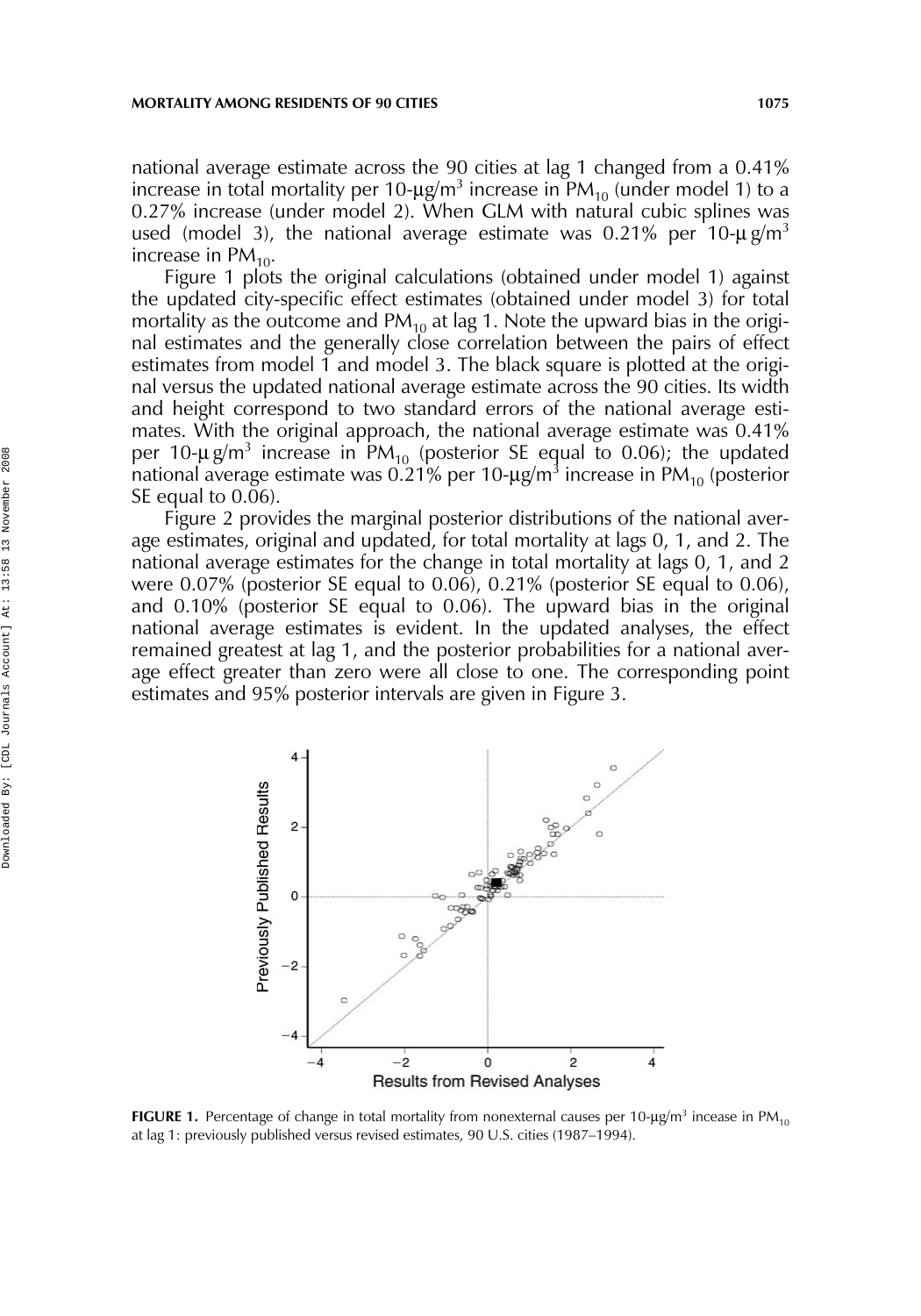

FIGURE 2. Marginal posterior distributions for the national average effect of PM<sub>10</sub> on total mortality from nonexternal causes at lags 0, 1, and 2 for the 90 U.S. cities.



**FIGURE 3.** Posterior means and 95% posterior intervals of the national average estimates of  $PM_{10}$  effects on mortality from nonexternal causes for the previously published (old) and the revised (new) estimates at lag 0, 1, and 2 for the 90 U.S. cities.

Figure 4 shows that the general pattern for cause-specific mortality is unchanged with the greatest effect for cardiovascular and respiratory mortality (0.31% per 10- $\mu$  g/m<sup>3</sup> increase in PM<sub>10</sub> at lag 1, posterior SE equal to 0.09). The national average estimates for changes in cardiovascular and respiratory mortality at lags 0 and 2 were 0.13% (posterior SE equal to 0.09) and 0.20% (posterior SE equal to 0.09). The general insensitivity of the  $PM_{10}$  effect on total mortality at lag 1 to inclusion of other pollutants in the model is shown in Figure 5. The posterior mean of the national average effect of  $PM_{10}$  on total mortality was essentially unchanged with the inclusion of either ozone  $(O_3)$ alone or of  $O_3$  with additional pollutants. We also performed sensitivity analyses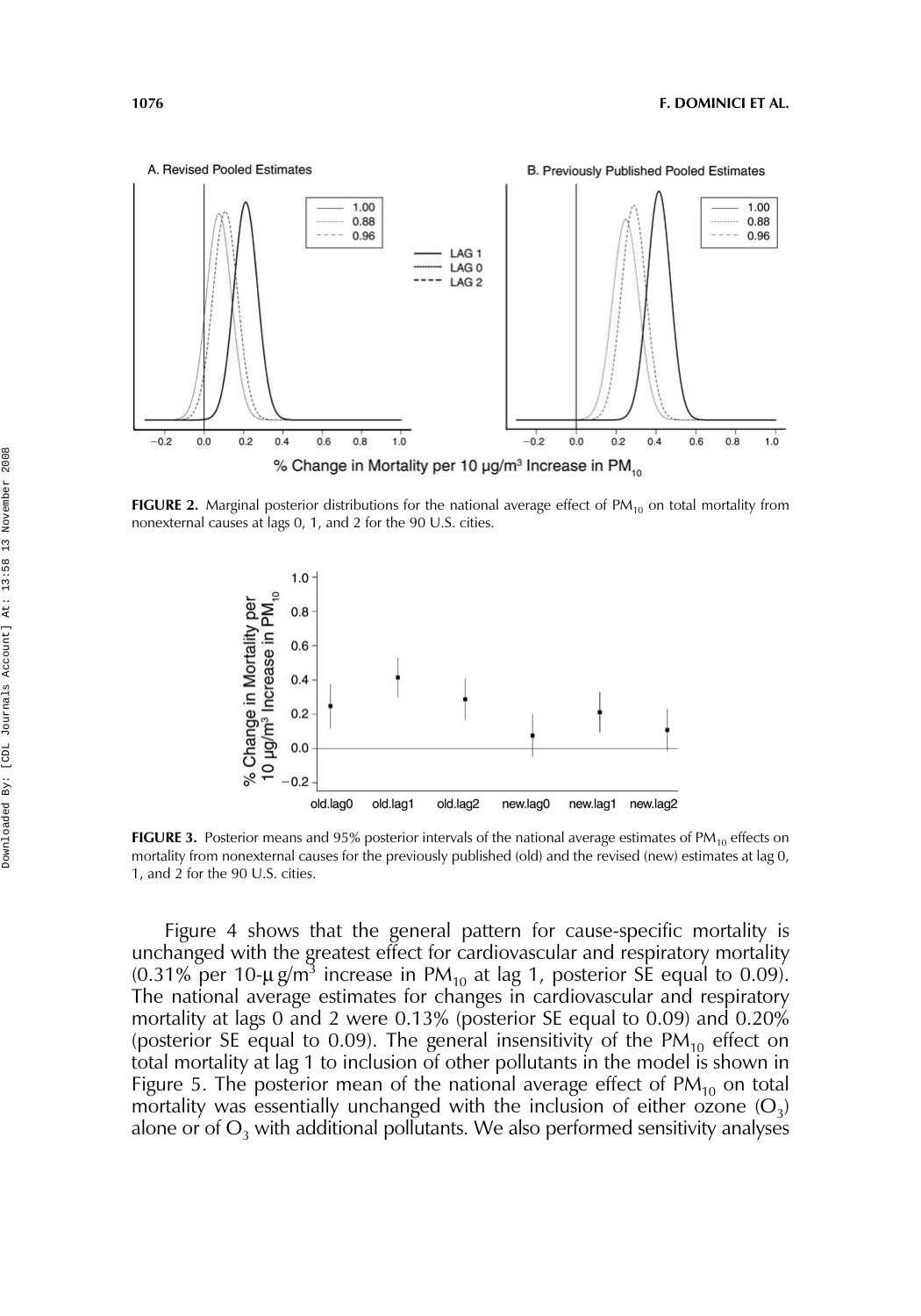

**FIGURE 4.** Marginal posterior distributions for revised national average effects of PM<sub>10</sub> at lag 1 for total mortality, cardiovascular-respiratory mortality, and other causes mortality for the 90 U.S. cities.



FIGURE 5. Marginal posterior distributions for the revised national average estimates of PM<sub>10</sub> on total mortality from nonexternal causes at lag 1 with and without control for other pollutants for the 90 U.S. cities.

of the multivariate pooling methods with respect to prior distributions on the between-city covariance matrix. Results are summarized in Table A.1. The national average effect of PM<sub>10</sub> adjusted for other pollutants was also robust to the choice of priors when pooling was performed in a multivariate fashion.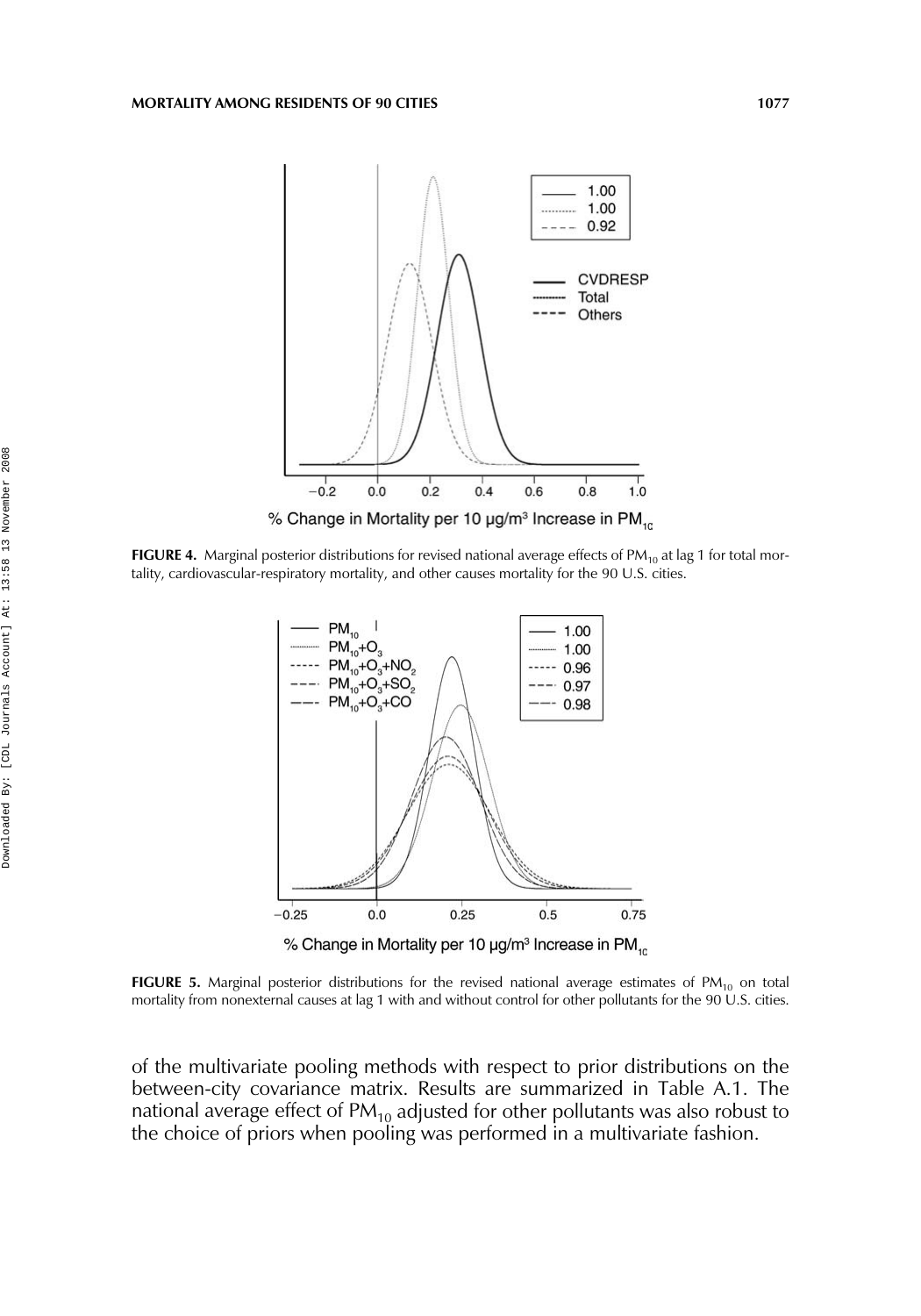## **REGIONAL AVERAGES**

The average estimates for total mortality are mapped in Figure 6, and the individual city estimates are plotted by region in Figure 7. The general patterns were unchanged, and the northeast continued to have the highest regional mean. Sensitivity of regional average estimates to lag specification is presented in Figure 8. Values tend to be highest within most regions at lag 1, as found with the national average estimate (Figure 2). Similar analyses were also carried out for cardiovascular and respiratory mortality (Figure 9). For this causeof-death grouping, the pattern of regional variation was comparable to that for all nonexternal causes of death (Figure 6). The effect of  $PM_{10}$  was greatest in the northeast region. Posterior means and 95% posterior intervals of the regional average effects for total mortality and for cardiovascular and respiratory mortality are summarized in Table A.2.

#### **HETEROGENEITY**

We first tested the hypothesis of no heterogeneity by performing a standard  $\chi^2$  test (Hedges & Olkin, 1985), and we accepted the null hypothesis. This result is likely due to the large statistical uncertainty of the city-specific relative risk estimates. We then repeated the test by gradually reducing the statistical variances and found that a reduction of at least 30% in the statistical variances would be necessary to reject the null hypothesis of no heterogeneity. We then implemented a Bayesian analysis with a two-stage hierarchical model and estimated marginal posterior distribution of the heterogeneity parameter. Table 2 summarizes posterior means and posterior intervals of the between-city standard deviations for total mortality and  $PM_{10}$  at lag 1 under models 1, 2, and 3. With the updated method, we estimated slightly less heterogeneity of the air pollution effects among cities. Under the same model for the pooling (a two-stage normal–normal model), the posterior mean of the between-city standard deviation moved from 0.112 in model 1 to 0.088 in model 2. When GLM with natural cubic splines was used (model 3), the posterior mean of the between-city SD was 0.075. The overlap between the three posterior distributions was substantial, suggesting little sensitivity of the pattern of heterogeneity among cities to the analytic approach.

### **SENSITIVITY ANALYSES**

We performed sensitivity analyses of the national average air pollution effects with respect to several key modeling assumptions:

- Adjustment for confounding factors (Figure 10).
- Choice of the prior distributions on the heterogeneity variance (e.g., the between-city standard deviation squared) (Figure 11).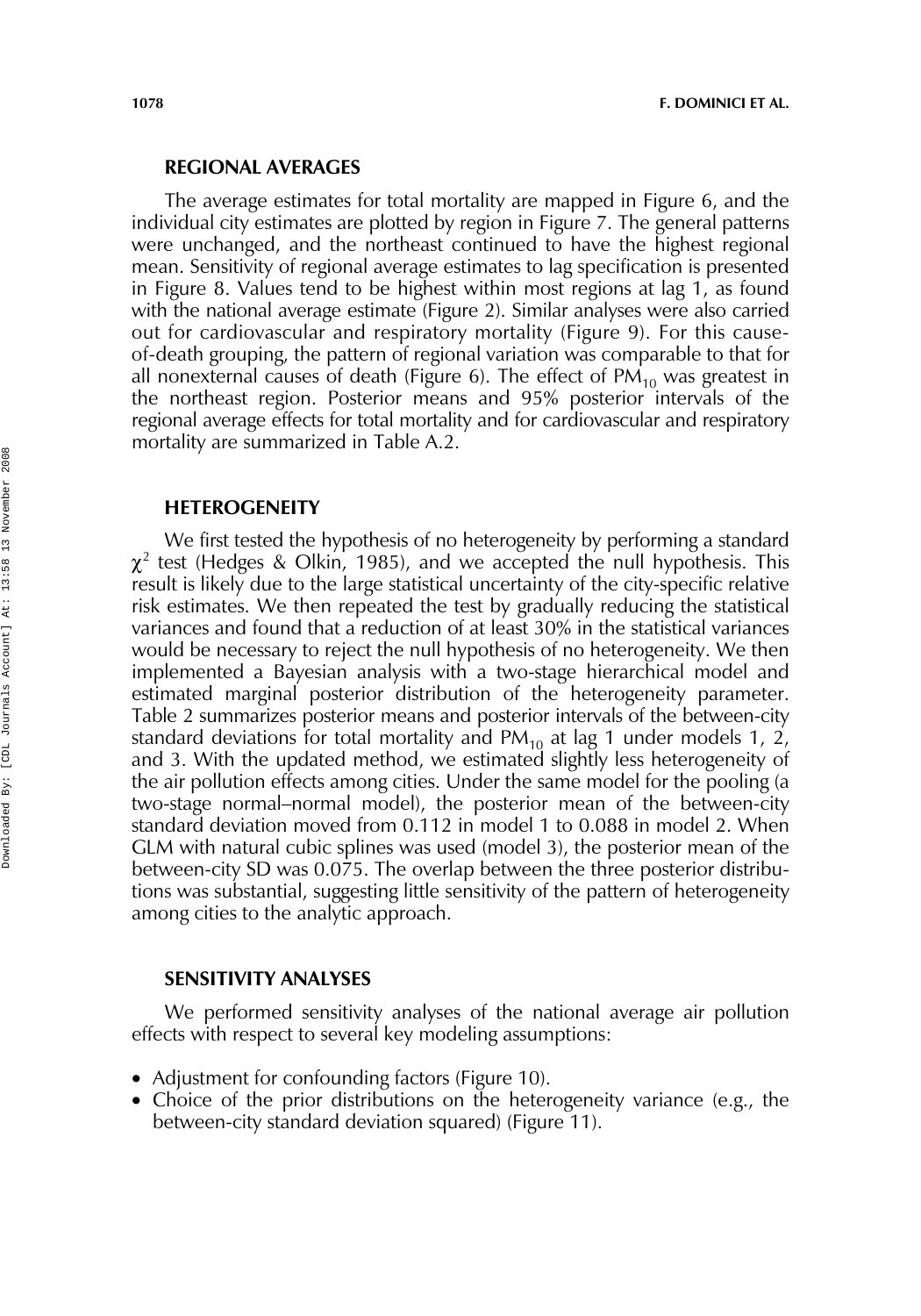

FIGURE 6. Posterior means divided by posterior standard deviations (*t* ratios) of regional effects of PM<sub>10</sub> at lag 1 for total mortality from nonexternal causes.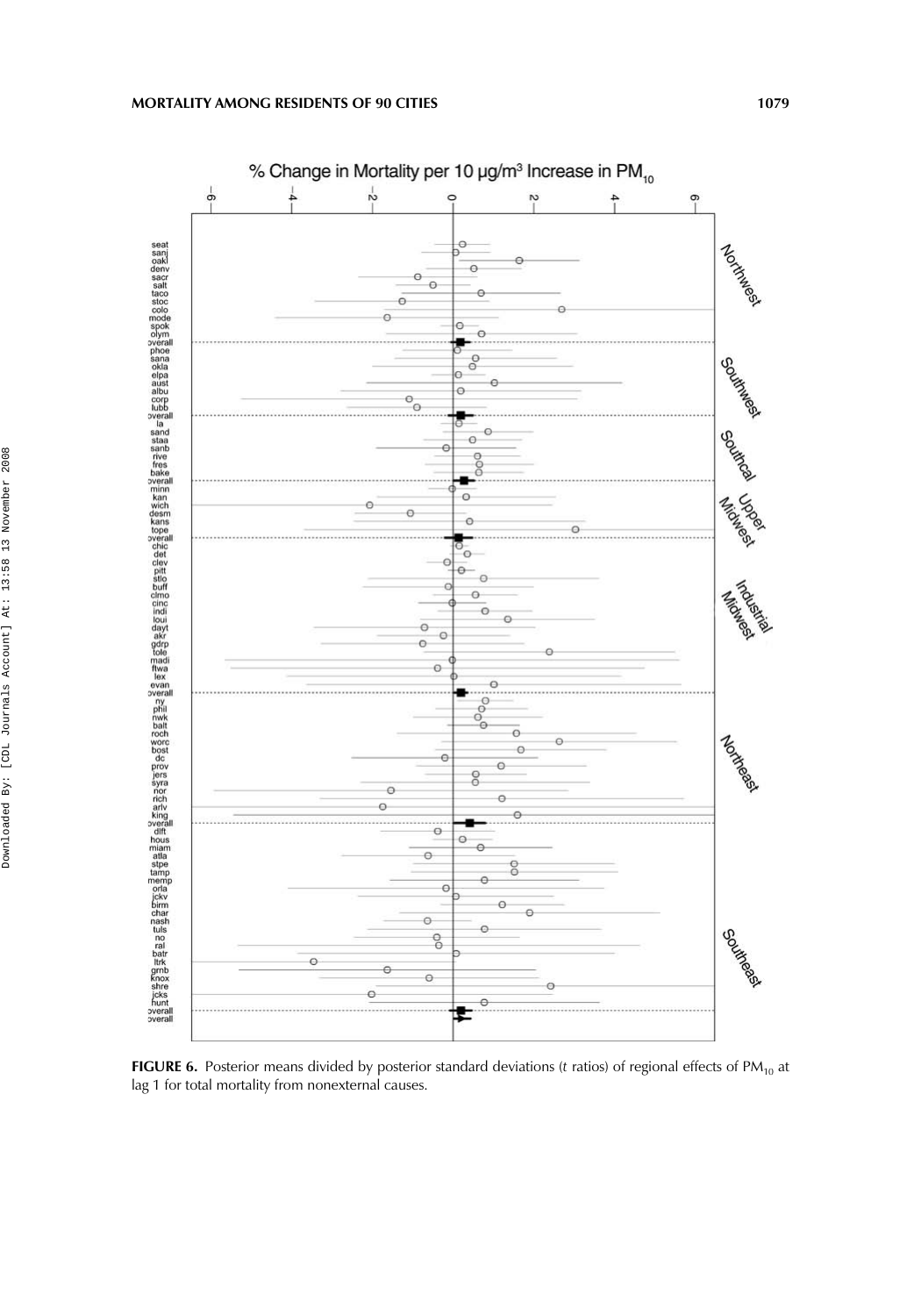

**FIGURE 7.** Maximum likelihood estimates and 95% confidence intervals of the percentage increase in total mortality from nonexternal causes per 10- $\mu$ g/m $^3$  increase in PM $_{10}$  for each location.

• Statistical models for heterogeneity: two-stage hierarchical model, threestage regional model, and spatial correlation model (Figure A.1).

Figure 10 gives posterior means and 95% posterior intervals of the national average effects of  $PM_{10}$  for total mortality from nonexternal causes at lag 1 under 9 alternative scenarios of adjustment for confounding factors. Across the nine scenarios, we varied the degree of freedom for each of the three temporal confounders: time, temperature, and dewpoint. National average effects were not very sensitive to the specification of the degree of freedom in the smooth functions of time, temperature, and weather. The increase in total mortality per 10- $\mu$ g/m<sup>3</sup> increase in PM<sub>10</sub> of the pooled estimates ranged from 0.17% to 0.32% under the nine scenarios. The evidence of association was strong in every case.

Posterior distributions of the national average effects of  $PM_{10}$  for total mortality at lag 1 under differing prior distributions for the heterogeneity variance are plotted in Figure 11. Pooled effects of  $PM_{10}$  were only moderately sensitive to the prior distributions for the heterogeneity variance. Further sensitivity analyses of findings to the choice of the prior distributions are detailed in Appendix A. Sensitivity of the national average estimates to choice of statistical models for heterogeneity is also detailed in Appendix A.

## **MULTIPOLLUTANT ANALYSES**

Finally, we updated analyses of the effects of pollutants other than  $PM_{10}$ on total mortality (Figures 12 through 16). These analyses include varying sets of the 90 cities, depending on the availability of the various pollutants for the individual cities. Because the data were more limited, the 95% posterior intervals of the national averages were substantially wider for these analyses than for those directed at PM<sub>10</sub>. For  $O_3$  (Figure 12), the estimates were uniformly positive, both for  $O_3$  alone and with inclusion of other pollutants in the model,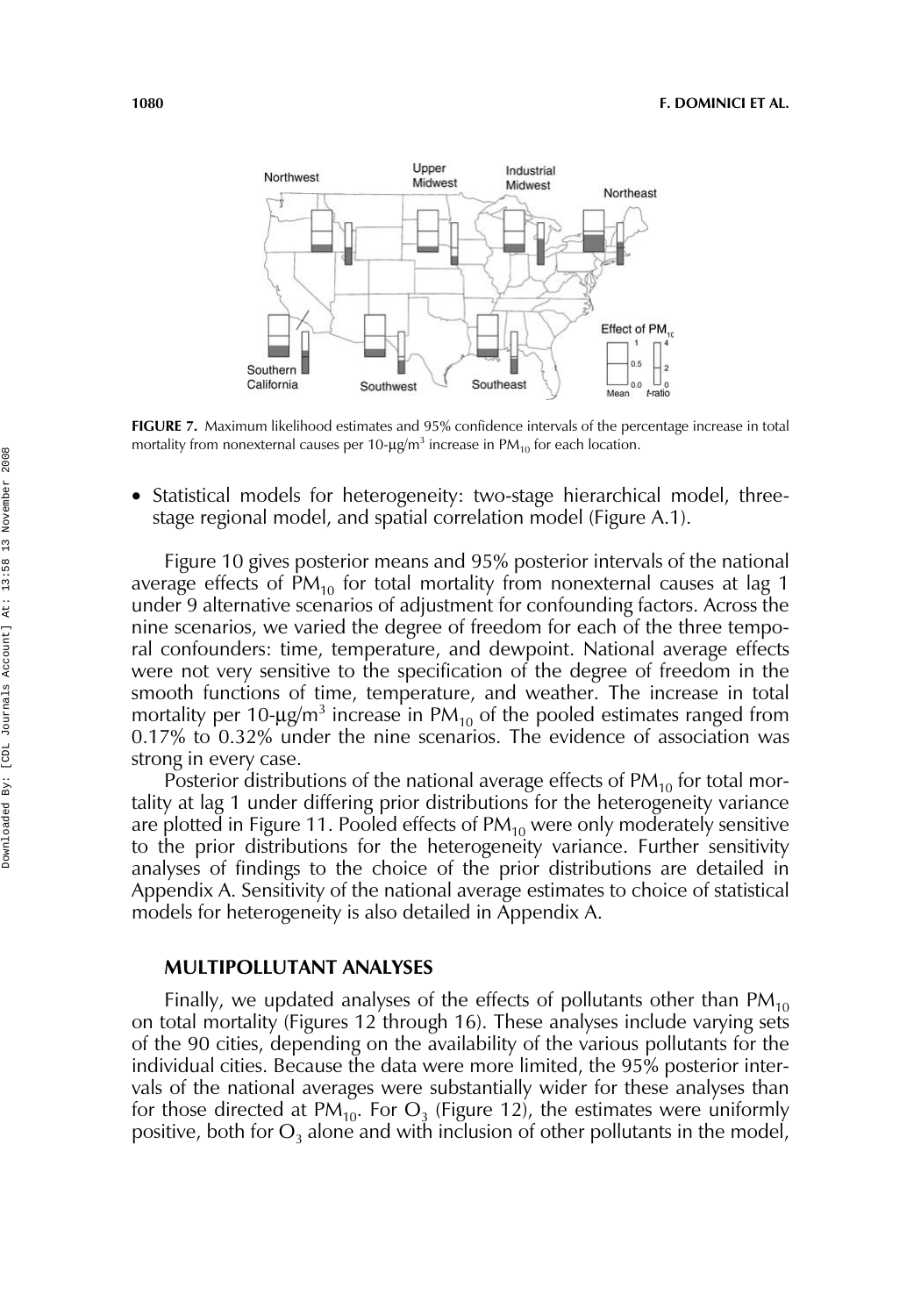

FIGURE 8. Posterior means and 95% posterior intervals of regional effects of PM<sub>10</sub> on total mortality from nonexternal causes at lags 0, 1, and 2 for the 88 U.S. cities.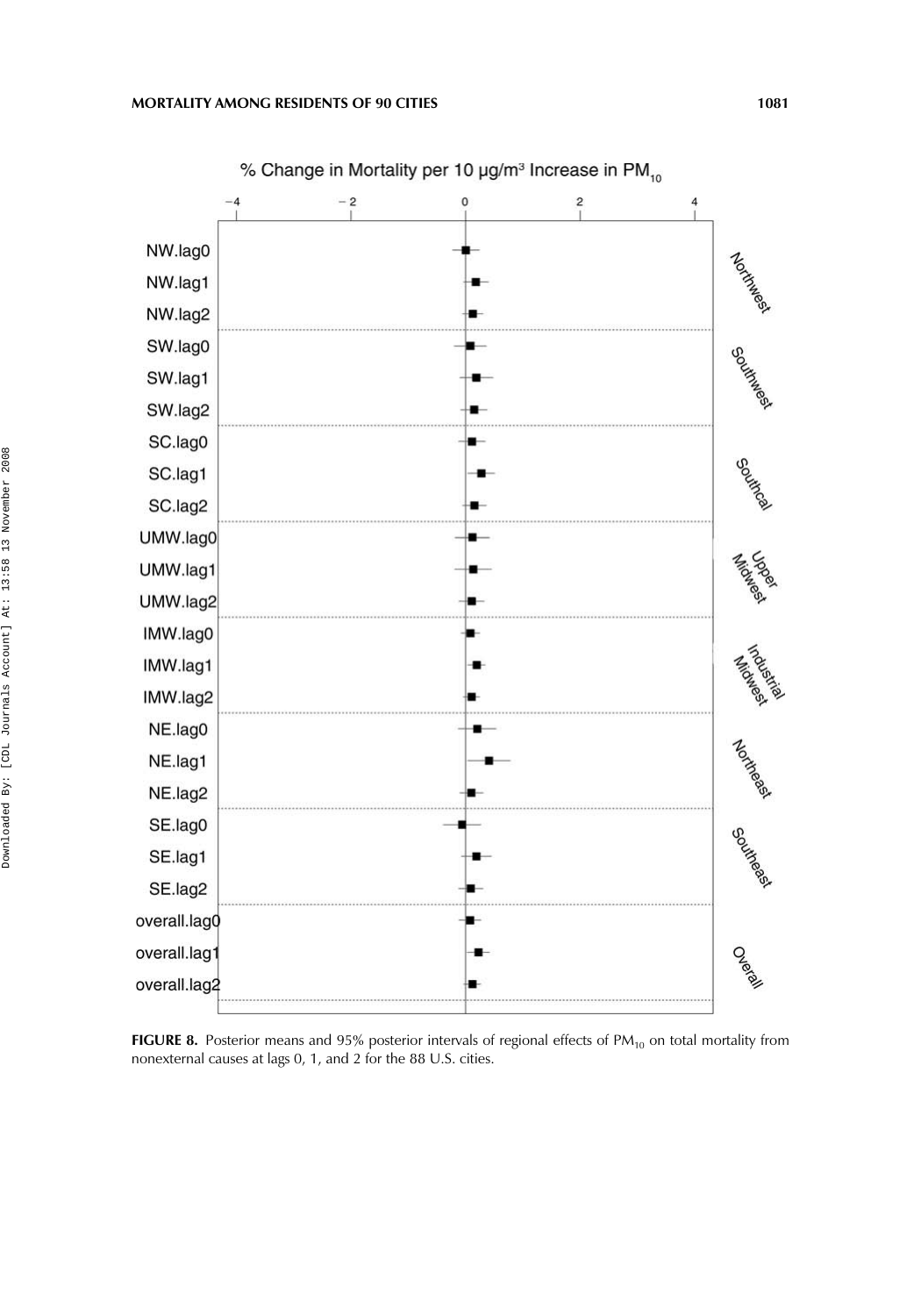

**FIGURE 9.** Maximum likelihood estimates and 95% confidence intervals of the percentage change in cardiovascular and respiratory mortality per 10- $\mu$ g/m $^3$  increase in PM $_{10}$  for each location.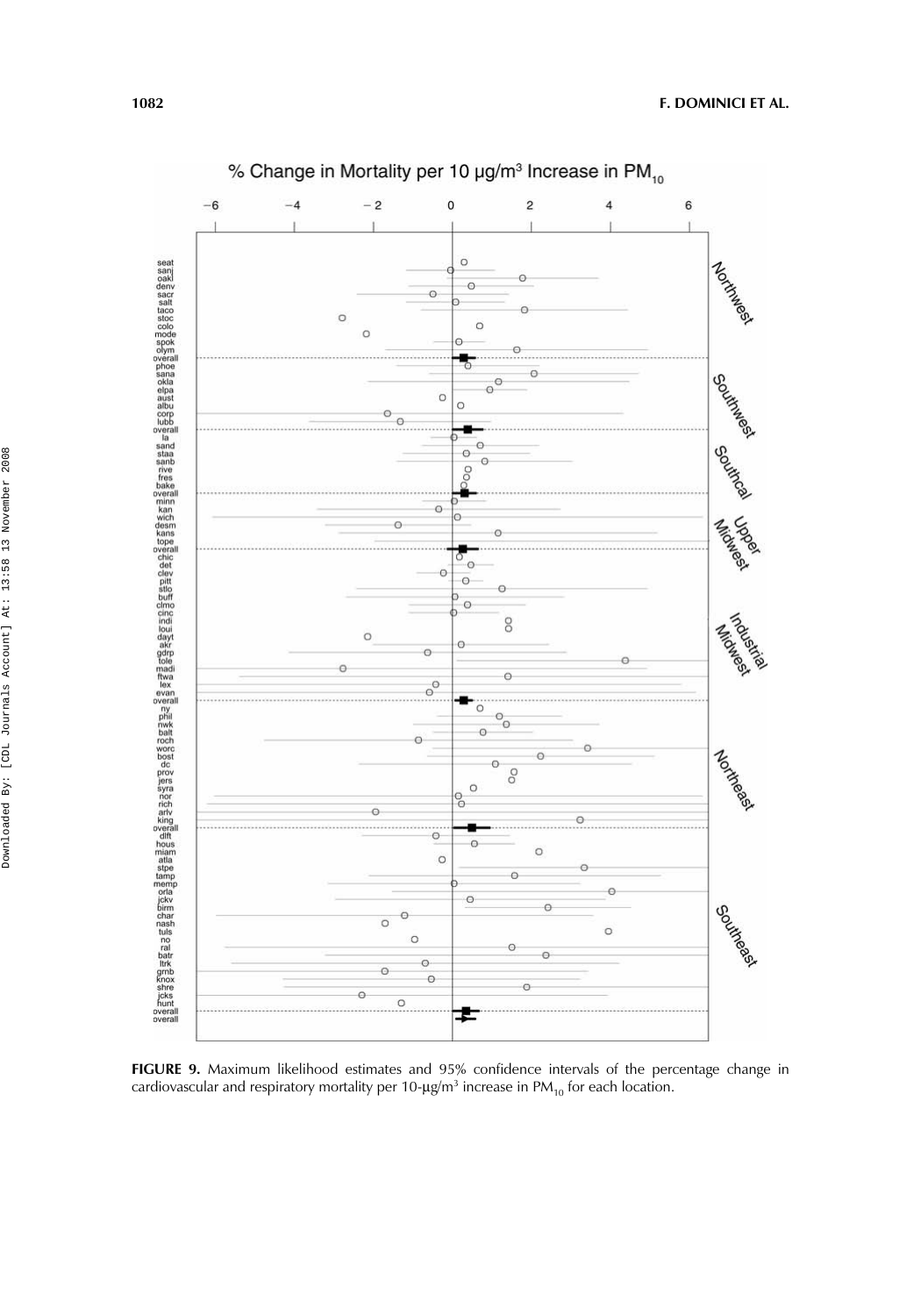**TABLE 2.** Posterior Means and Posterior 95% Intervals of the Between-City Standard Deviations for Total Mortality at Lag 1 Under the Three Models

|             | Posterior mean | Posterior 95% interval |
|-------------|----------------|------------------------|
| Model $1^a$ | 0.112          | 0.022, 0.298           |
| Model $2^b$ | 0.088          | 0.021, 0.240           |
| Model $3c$  | 0.075          | 0.021, 0.198           |

*a* GAM with default convergence parameters.

*b* GAM with more stringent convergence parameters.

*c* GLM with natural cubic splines.



**FIGURE 10.** Posterior means and 95% posterior intervals of national average estimates of PM<sub>10</sub> effects on total mortality from nonexternal causes at lag 1 for the 90 U.S. cities, under 9 alternative scenarios for adjustments for confounding factors.

although the 95% posterior intervals were wide. The data for estimating the effect of  $O_3$  were limited to the summer months (Figure 13). For sulfur dioxide  $(SO<sub>2</sub>)$  (Figure 14), nitrogen dioxide  $(NO<sub>2</sub>)$  (Figure 15), and carbon monoxide (CO) (Figure 16), the results did not indicate associations of these pollutants with total mortality.

#### **DISCUSSION**

The NMMAPS modeling strategy originated with extensive exploration of the sensitivity of findings from the Philadelphia time-series data (Kelsall et al., 1997). That work used GAM as the basic modeling approach and was implemented with the function *gam* in S-Plus. The *gam* default convergence criteria of S-Plus version 3.4 were used. The initial phase of model development (Kelsall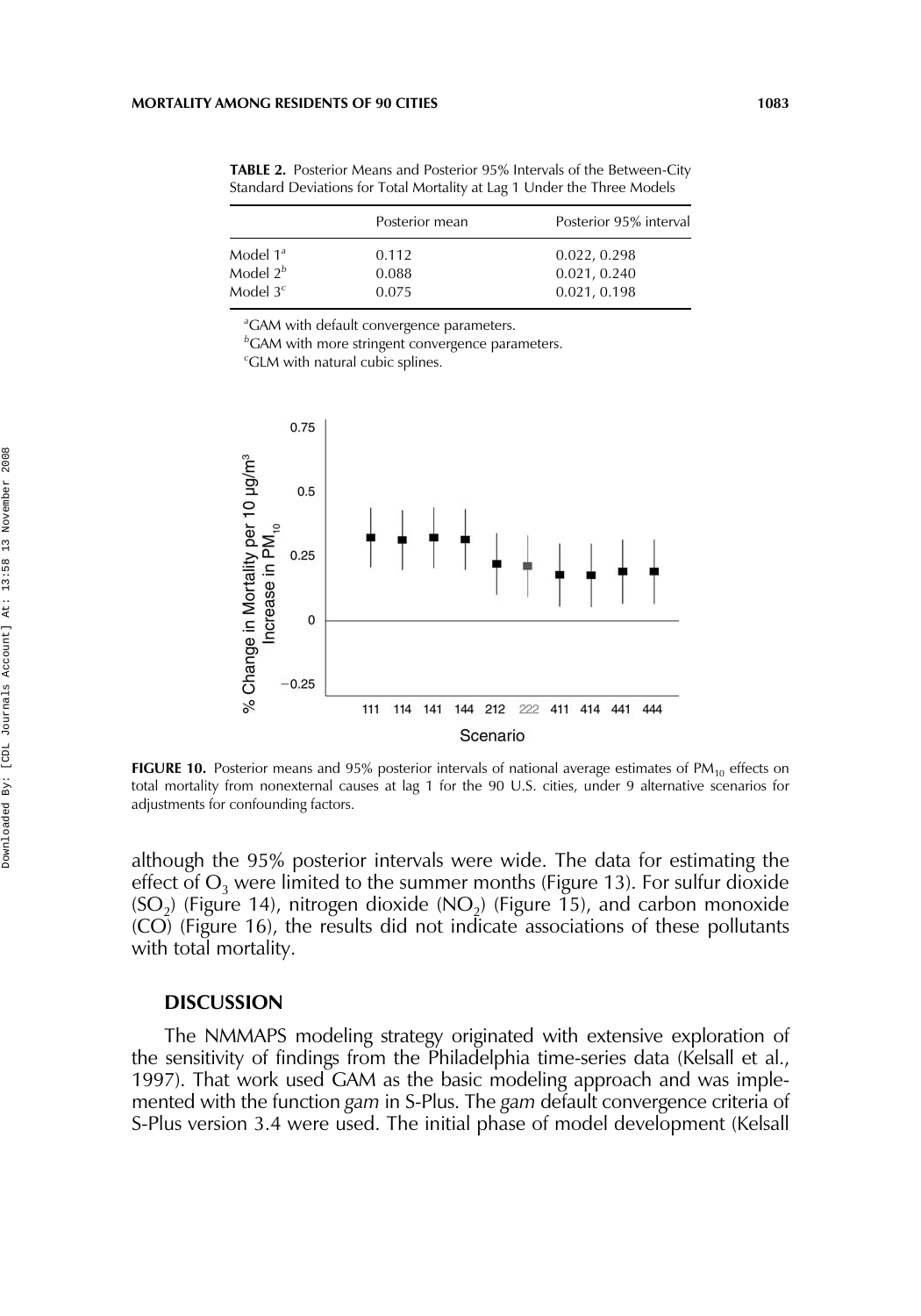

**FIGURE 11.** Marginal posterior distributions for national average estimates of PM<sub>10</sub> effects on total mortality from nonexternal causes at lag 1 under 4 prior specifications for heterogeneity variance: (1) flat  $1/\sigma^2$  -From nonexternal causes at lag 1 under 4 prior specifications for neterogeneity variance: (1) ital 1/0  $\sim$  *G*(0.001, 0.001); (2) half-normal  $\sigma^2 \sim N(0,1000) / \sigma_{2 \ge 0}$ ; (3)  $\sigma^2 \sim I G(2, 1)$ ; and (4)  $\sigma^2 \sim I G(3, 2)$ . inverse gamma distribution.



**FIGURE 12.** Posterior means and 95% posterior intervals of national average estimate of  $O<sub>3</sub>$  effect on total mortality from nonexternal causes at lags 0, 1, and 2 within sets of the 90 cities with pollutant data available.

et al., 1997) included detailed sensitivity analyses with respect to model specification for confounder adjustment and exposure variables but not with respect to either the statistical model itself or the software for implementing the model.

We have now identified an unanticipated influence on the quantitative NMMAPS results. As documented in Dominici et al. (2002b), the NMMAPS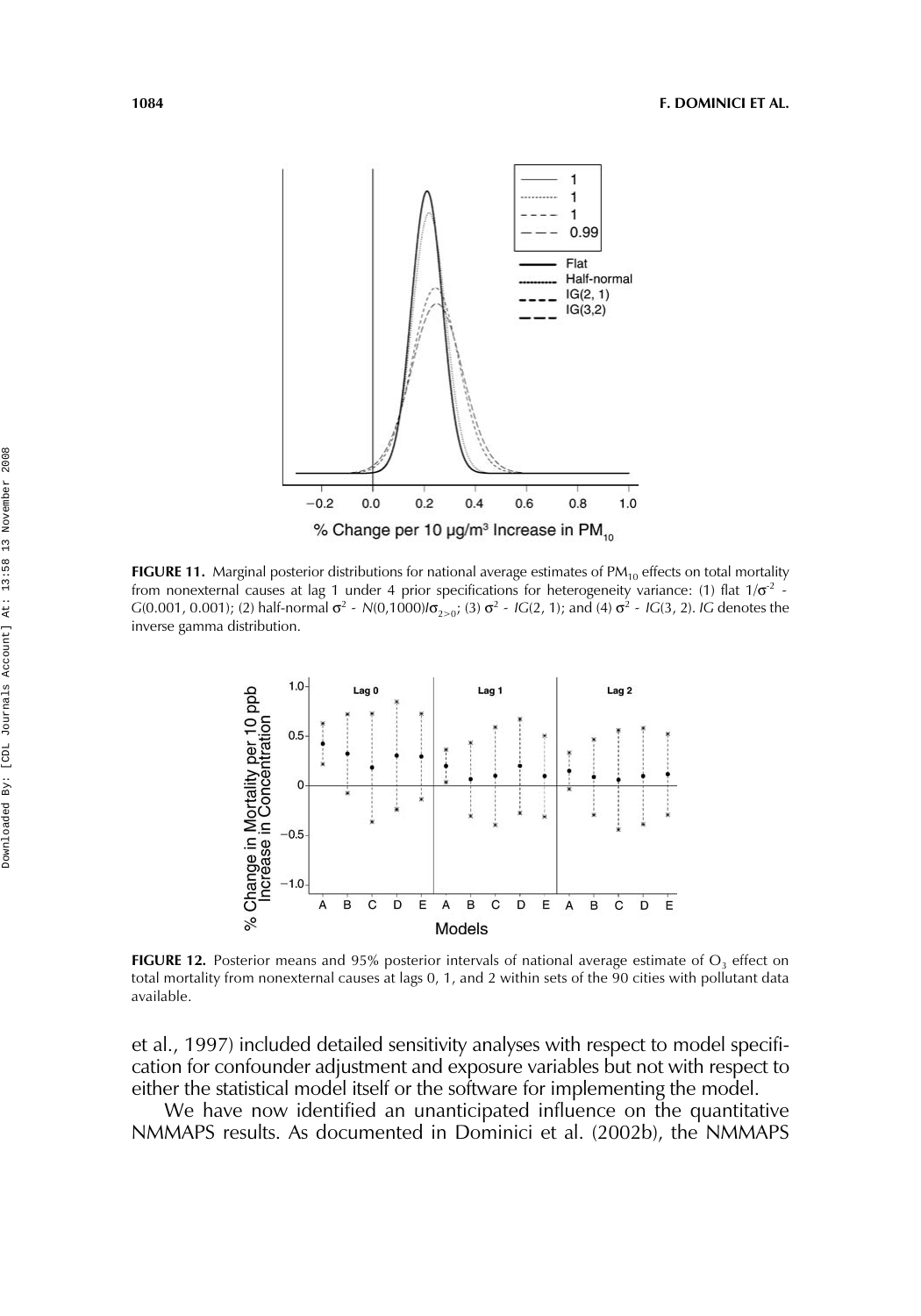

% Change in Mortality per 10 ppb Increase in Concentration

**FIGURE 13.** Marginal posterior distributions of the national average estimates of  $O<sub>3</sub>$  effects on total mortality at lag 0 for all seasons, summer (June, July, August) and winter (December, January, February) for the 90 cities.



FIGURE 14. Posterior means and 95% posterior intervals of national average estimates of SO<sub>2</sub> effects on total mortality from nonexternal causes at lags 0, 1, and 2 within sets of the 90 cities with pollutant data available.

estimates of national average relative risks depend upon the convergence criteria in S-Plus and on the specific statistical model used. In our particular application, reliance on the default convergence criteria led to an upward bias of 0.14% (0.41–0.27) per 10- $\mu$ g/m<sup>3</sup> increase in PM<sub>10</sub>. When a GLM was used instead of a GAM, the estimate became 0.21% per 10- $\mu$ g/m<sup>3</sup> increase in PM<sub>10</sub>. In addition, standard errors of the cityspecific estimates were smaller in the GAM than in the GLM by 16% on average, even when more strict convergence parameters in the S-Plus function *gam* were used (Chambers & Hastie, 1992; Ramsay et al., 2003).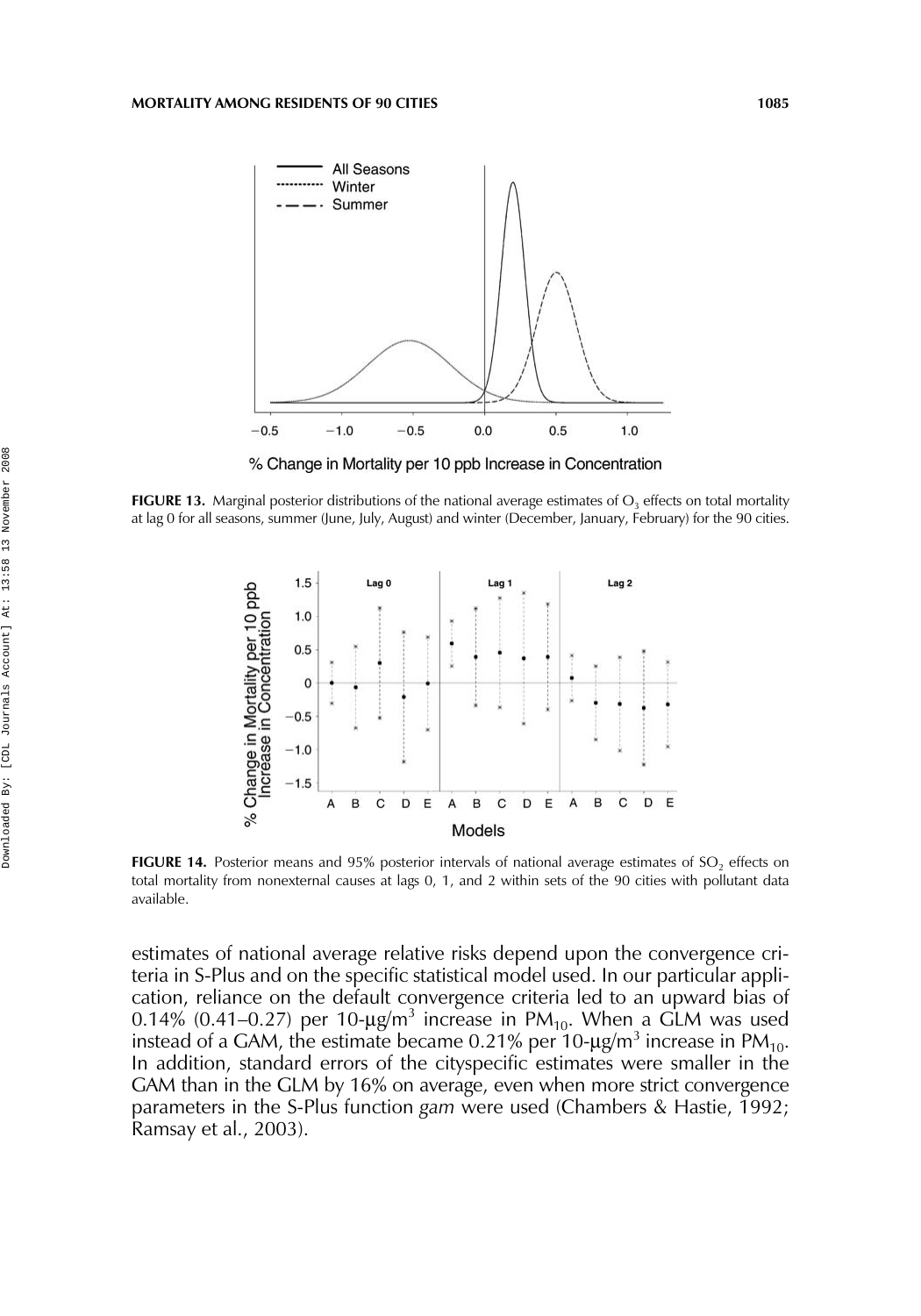

FIGURE 15. Posterior means and 95% posterior intervals of national average estimates for NO<sub>2</sub> effects on total mortality from nonexternal causes at lags 0, 1, and 2 within sets of the 90 cities with pollutant data available.



**FIGURE 16.** Posterior means and 95% posterior intervals of national average estimates for CO effects on total mortality from nonexternal causes at lags 0, 1, and 2 within sets of the 90 cities with pollutant data available.

While the quantitative estimates changed with the tighter convergence criteria in the *gam* function or with switching to a GLM, the major scientific findings of NMMAPS did not. Strong evidence remains of an association between acute exposure to particulate air pollution ( $PM_{10}$ ) and daily mortality 1 d later (lag 1). This association was strongest for respiratory and cardiovascular causes of death, as anticipated based on concepts of underlying susceptibility. The association of  $PM_{10}$  with mortality could not be attributed to any of the other pollutants studied:  $NO_2$ ,  $CO$ ,  $SO_2$ , or  $O_3$ .

In our NMMAPS reanalyses, we compared the original results to updates using a GAM with more stringent convergence criteria and a GLM. For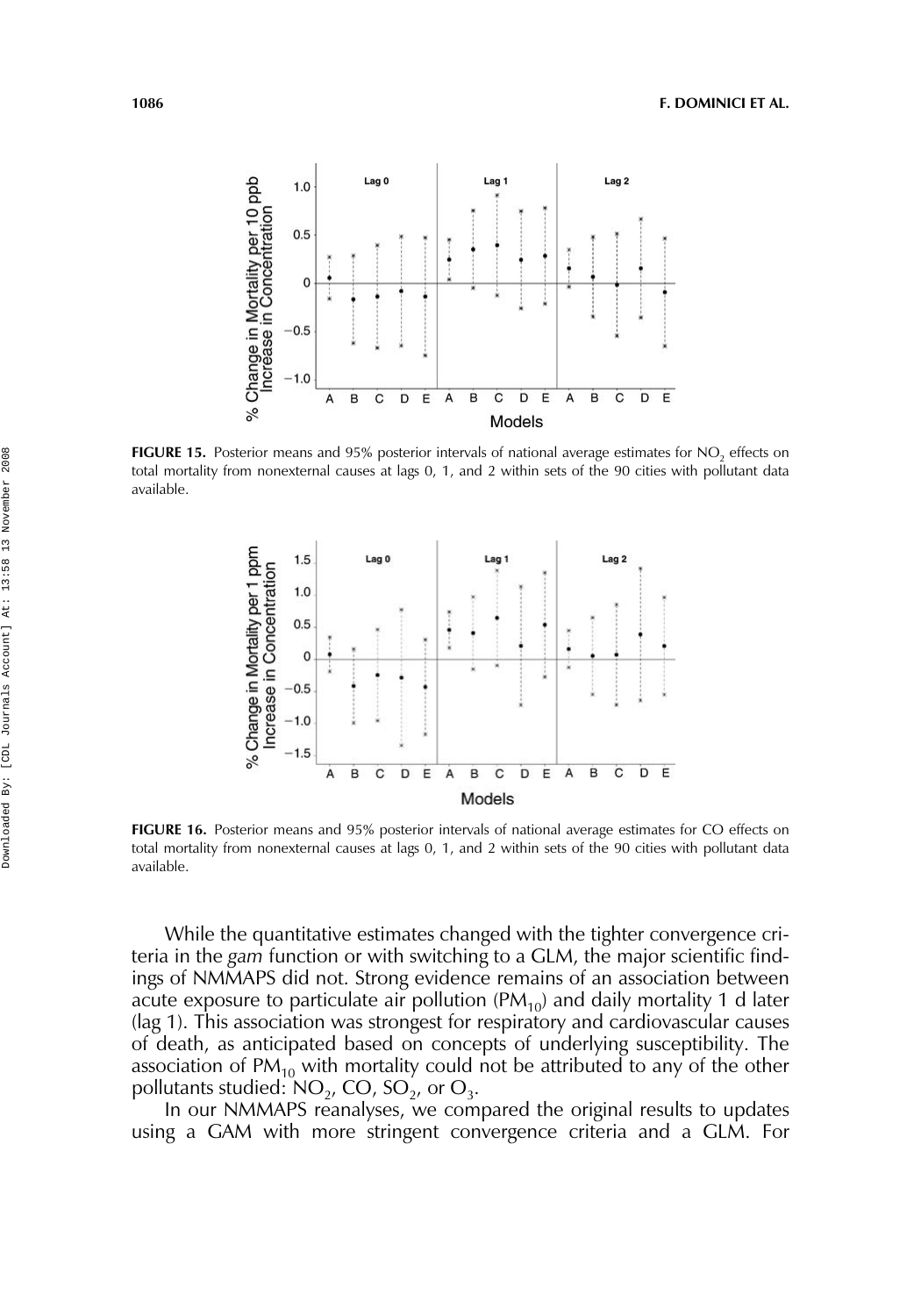NMMAPS, our simulation studies showed that the GLM produced less biased estimates of the pollution relative rate than did the GAM. Given our current understanding, we conclude the following.

- 1. GAMs with nonparametric smoothers (such as smoothing splines or locally weighted smoothers [LOESS]) provide a more flexible approach for adjusting for confounders compared to GLM with regression splines. This approach might also result in a lower prediction error for GAMs than for GLMs.
- 2. Work is in progress to overcome the problem of underestimating standard errors in GAM (Dominici et al., 2003a); preliminary results point toward an easy and not computationally expensive solution.
- 3. Multicity analyses are less affected by underestimation by a GAM of the city-specific standard errors than are single-city analyses. In multicity analyses, the statistical uncertainty of the national average air pollution effect is measured by the total variance, defined as the sum of the within-city plus the between-city variance. Under hierarchical approaches for multicity analyses, underestimation of the within-city variances is compensated by overestimation of between-city variance, resulting in an almost unchanged total variance (Daniels et al., 2003).

Further statistical comparisons among alternative modeling approaches for analyses of time-series data in air pollution and health are warranted, as is the development of new methods that avoid these pitfalls. In summary, the analyses reported by Dominici et al. (2002b) indicate some sensitivity of the quantitative, but not qualitative, results of the air pollution time-series analyses to modeling approaches and estimation procedures. Given the weak and nonspecific acute effect of air pollution on daily mortality, sensitivity of estimates to model choice would be anticipated, particularly because of the need to control for other timecorrelated factors (such as temperature and season) that affect mortality. National average estimates were roughly equally sensitive to the adjustment for confounding factors under a range of plausible scenarios within model choice.

Particulate matter continued to be associated with mortality in the updated analyses, and the general pattern of spatial variability across the United States was unchanged. Ozone was associated with total mortality in the summer months. In our judgment, the new sources of uncertainty arising from model choice lead to quantitative changes in estimates without qualitative implications. Development of analytic models underlying the NMMAPS results involved multiple points of decision with assumptions: for example, choice of statistical model (e.g., GAM or GLM), adjustment for confounding factors (e.g., specification of temperature, season, and long-term trends in disease), and specification of exposure. Each of the decisions made by the modeler may affect the model results to a degree. While some sensitivity of findings to modeling decisions is inherent in estimating the small acute effects of particles on mortality, overall consistency of results across reasonable modeling choices is needed. We have found such consistency in these updated analyses of the NMMAPS data.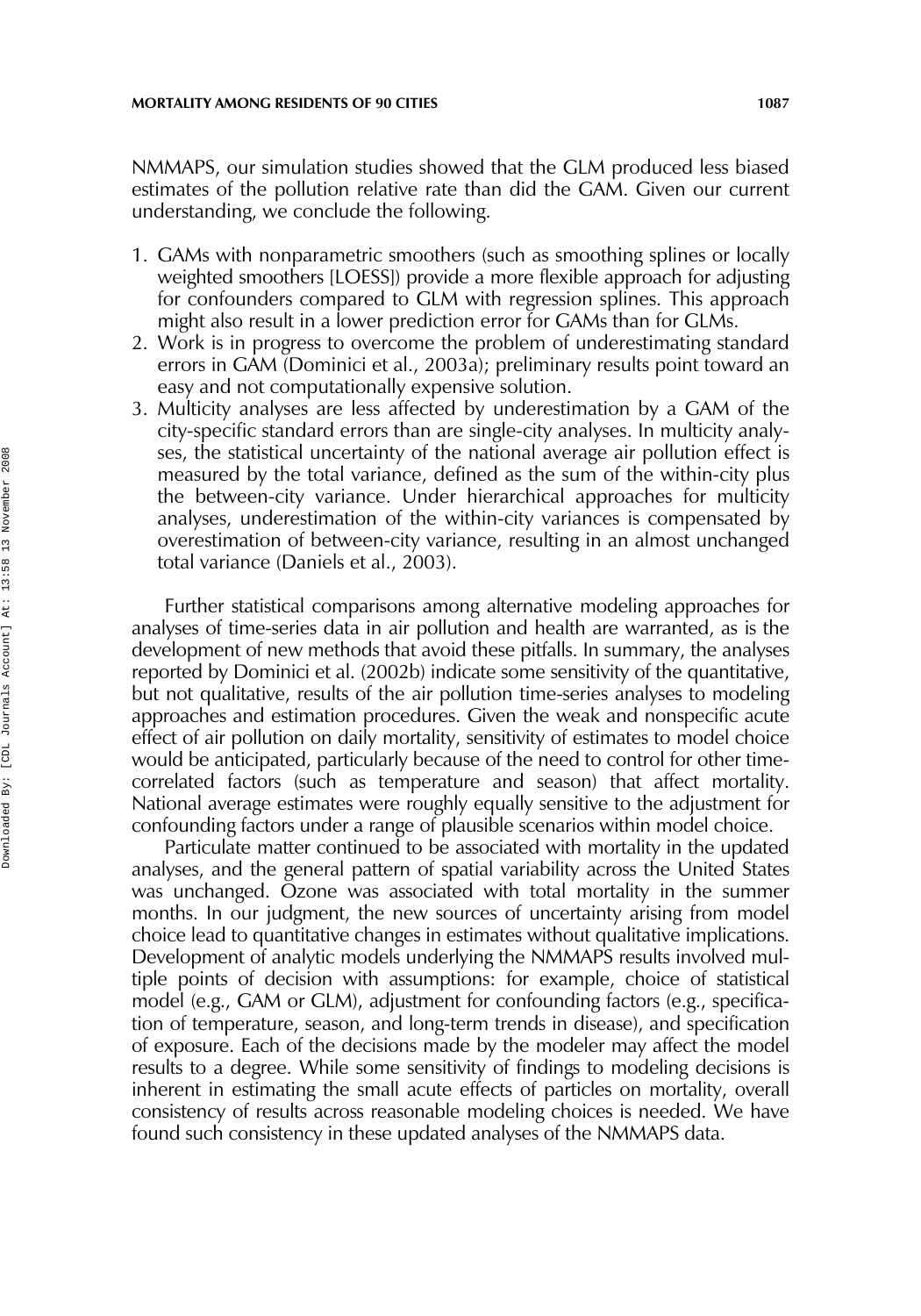## **APPENDIX A. SENSITIVITY ANALYSES**

### **National Average With Respect to Models for Heterogeneity**

We have performed sensitivity analyses on the estimate of national average with respect to model assumptions about heterogeneity and spatial correlation (Table A.1). In the first model, known as the three-stage regional model (Daniels et al., 2003), we grouped the 88 counties into 7 geographic regions (Northwest, Upper Midwest, Industrial Midwest, Northeast, Southern California, Southwest, Southeast), following the stratification of the United States used in the *1996 Review of the National Ambient Air Quality Standards for Particulate Matter,*(U.S. Environmental Protection Agency, 1996). We assumed that city-specific estimates belonging to a particular region have a distribution with mean equal to the corresponding regional effect. This assumption implies that regional heterogeneity exists: City-specific estimates of the air pollution effects are shrunk toward their regional means, and regional means are shrunk toward the national mean, respectively. The results of this model are shown in Figures 6 and 9 and in Table A.2.

**TABLE A.1.** National Average Effects of PM<sub>10</sub> at Lag 1 on Total Mortality Under Four Multipollutant Models and Four Prior Distributions on Heterogeneity Covariance Matrix

|                                          | Posterior means and 95% posterior regions                                    |                                                                                          |                                                                                      |                                                                              |
|------------------------------------------|------------------------------------------------------------------------------|------------------------------------------------------------------------------------------|--------------------------------------------------------------------------------------|------------------------------------------------------------------------------|
|                                          | $PM_{10} + O_3$                                                              | $PM_{10} + O_3 + NO_2$                                                                   | $PM_{10} + O_2 + SO_2$                                                               | $PM_{10} + O_3 + CO$                                                         |
| Prior 1<br>Prior 2<br>Prior 3<br>Prior 4 | 0.27(0.12, 0.44)<br>0.25(0.08, 0.44)<br>0.28(0.11, 0.46)<br>0.24(0.09, 0.41) | $0.21 (-0.01, 0.44)$<br>$0.22 (-0.04, 0.50)$<br>0.21(0.03, 0.43)<br>$0.21 (-0.02, 0.46)$ | 0.21(0.02, 0.42)<br>$0.22 (-0.03, 0.47)$<br>0.20(0.00, 0.41)<br>$0.21 (-0.02, 0.46)$ | 0.24(0.05, 0.43)<br>0.20(0.00, 0.41)<br>0.24(0.05, 0.45)<br>0.20(0.00, 0.39) |

*Note*. Prior 1 is a uniform prior on the shrinkage covariance matrix, Prior 2 is the reference prior, Prior 3 is the Jeffrey's prior, and Prior 4 is a flat prior on the second stage covariance matrix. See Everson and Morris (2000) for details on the prior distributions.

TABLE A.2. Regional Effects for PM<sub>10</sub> at Lag 1 on Total Mortality From Nonexternal Causes and on Cardiovascular and Respiratory Mortality

| Regions       | Posterior means and 95% posterior regions |                           |                          |  |
|---------------|-------------------------------------------|---------------------------|--------------------------|--|
|               | Total (baseline prior)                    | Total mortality (Prior A) | CVDRESP (baseline prior) |  |
| Northwest     | $0.18 (-0.04, 0.40)$                      | $0.21 (-0.06, 0.49)$      | 0.29(0.01, 0.56)         |  |
| Southwest     | $0.19 (-0.10, 0.48)$                      | $0.22$ ( $-0.10, 0.55$ )  | 0.39(0.02, 0.75)         |  |
| Southcal      | 0.27(0.03, 0.51)                          | 0.30(0.00, 0.60)          | 0.31(0.02, 0.59)         |  |
| Uppermidwest  | $0.13 (-0.19, 0.46)$                      | $0.19 (-0.18, 0.55)$      | $0.26 (-0.11, 0.63)$     |  |
| Industmidwest | 0.19(0.04, 0.35)                          | 0.24(0.00, 0.47)          | 0.29(0.08, 0.49)         |  |
| Northeast     | 0.41(0.04, 0.78)                          | 0.38(0.01, 0.76)          | 0.50(0.05, 0.94)         |  |
| Southeast     | $0.19 (-0.07, 0.45)$                      | $0.22 (-0.07, 0.51)$      | 0.34(0.03, 0.66)         |  |
| National      | 0.22(0.03, 0.42)                          | 0.25(0.03, 0.48)          | 0.34(0.10, 0.57)         |  |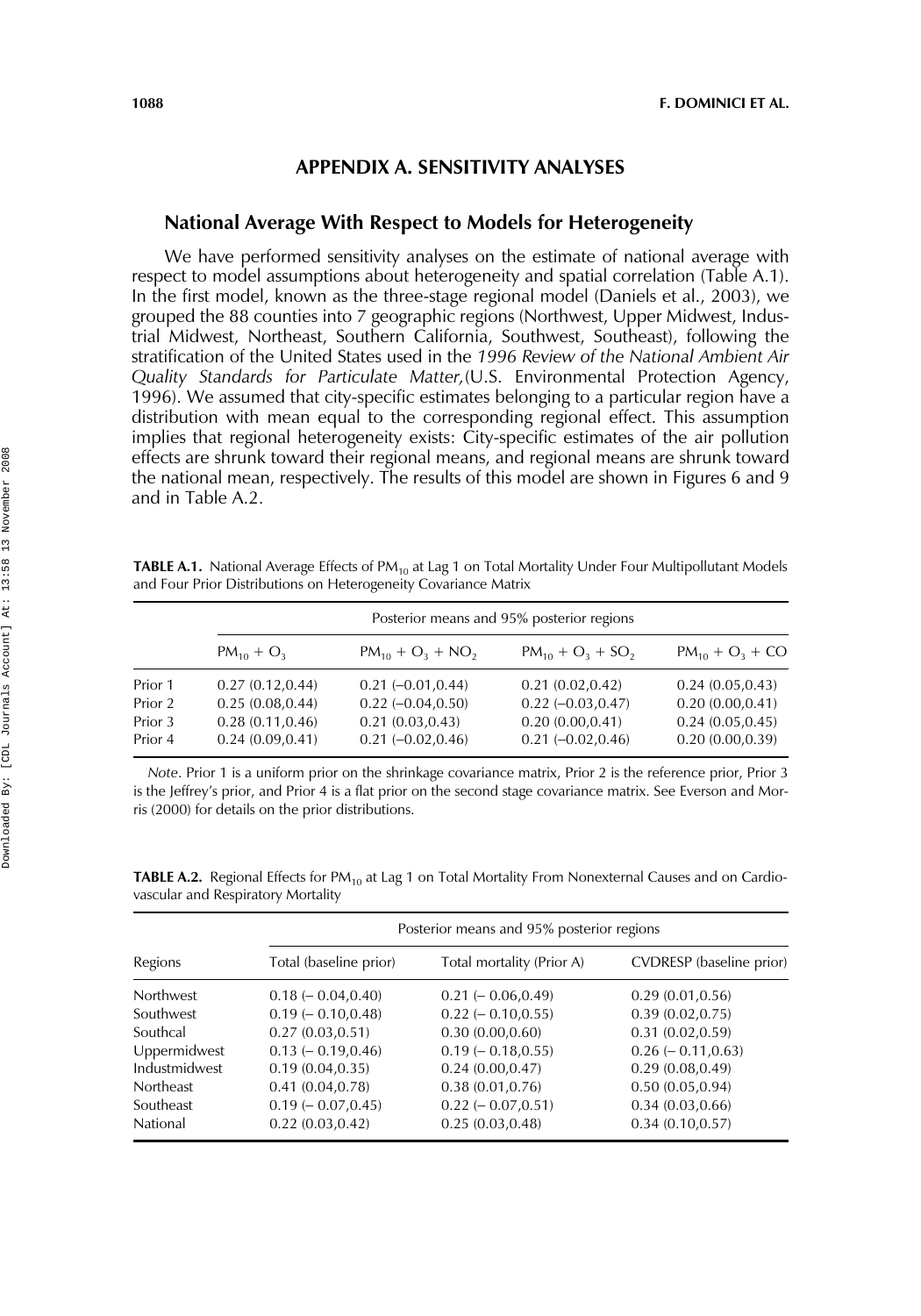#### **MORTALITY AMONG RESIDENTS OF 90 CITIES** 1089

One limitation of this regional modeling approach is that two cities, far apart in terms of their geographical distance but belonging to the same geographical region, are considered more similar than two closer cities that belong to two separate geographical regions. To overcome this limitation, we relaxed the regional model assumption by developing a second model called the spatial correlation model (Dominici et al., 2002a). Here we assumed that each city-specific air pollution effect is shrunk toward the average air pollution effects in the neighboring cities, where the definition of neighboring cities is based on their geographical distance (Diggle et al., 1998).

The national average estimate is robust to these model assumptions. Posterior means and posterior 2.5th and 97.5th percentiles of the national average estimate for total mortality and PM<sub>10</sub> at lag 1 can be calculated under three models:

- 1. Two-stage hierarchical model (our baseline approach applied to 90 cities), which assumes independence among the city-specific effects.
- 2. Three-stage regional model (described previously as applied to 88 cities).
- 3. Spatial correlation model (described previously as applied to 88 cities).

With these models, the results were 0.21 (0.04, 0.33), 0.22 (0.03, 0.40), and 0.22 (0.10, 0.38), respectively.

Figure A.1A shows the marginal posterior distributions of the overall effects under models 1, 2, and 3. As expected, model 2 shows a slightly larger posterior interval than models 1 and 3 because of the assumption of regional heterogeneity. More specifically, in model 2 the heterogeneity is defined as total variance (i.e., the sum of the variance across cities of the city-specific effects within each region plus the variance across regions of the regional estimates).

Figure A.1B shows the profile likelihood (obtained under a two-stage normal– normal hierarchical model) and the marginal posterior distributions of the standard



**FIGURE A.1.** Marginal posterior distributions of national average estimates of PM<sub>10</sub> effects on total mortality from nonexternal causes at lag 1.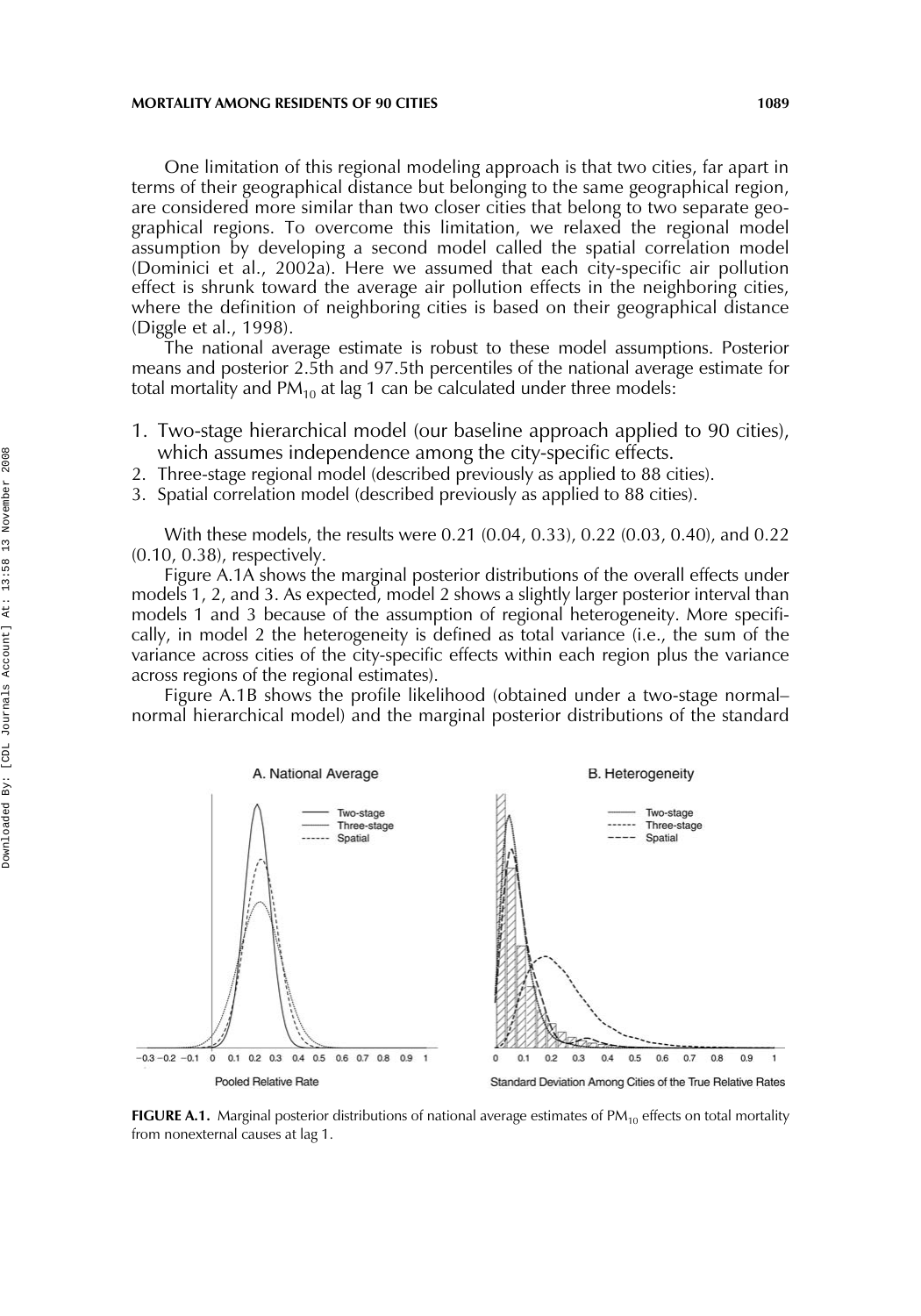deviation among cities of the true relative rate under models 1, 2, and 3. A profile likelihood shows the weight of the evidence about the amount of heterogeneity. This profile likelihood gave the largest weights (heights of the histogram) at values close to zero, indicating homogeneity or almost no heterogeneity. The marginal posterior distributions of the between-city standard deviations under models 1 and 3 are similar to the profile likelihood. The larger posterior mean of between-city standard deviation under model 2 reflects the assumption of regional heterogeneity (that is, a larger total variance).



**FIGURE A.2.** City-specific posterior means and 95% posterior regions at lag 1 for each of 88 locations under both priors (model A, more heterogeneity within regions; B, noninformative about heterogeneity).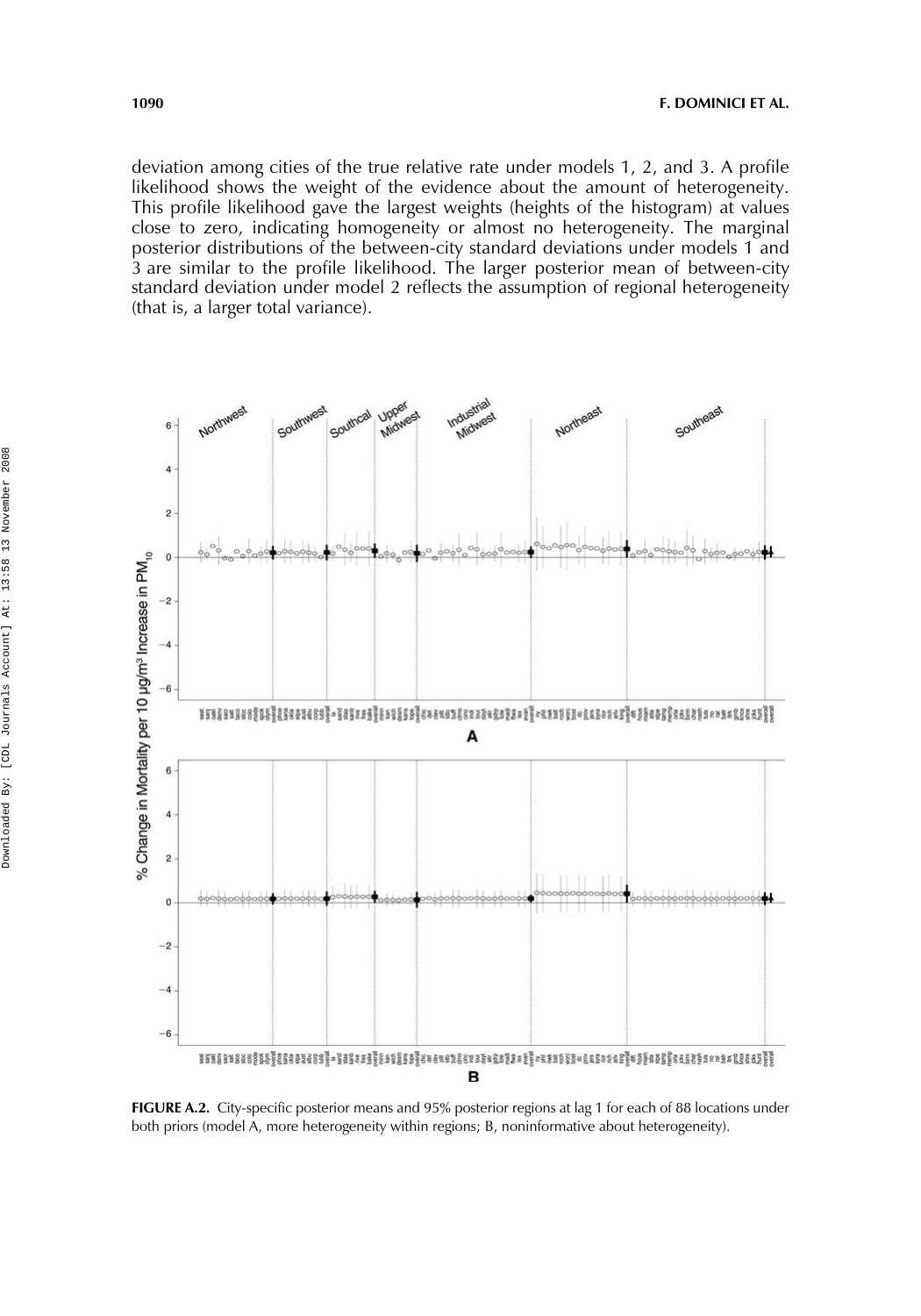## **Prior Distributions for Heterogeneity Parameters Under a Three-Stage Regional Model**

In combining the data across cities, it is necessary to make assumptions concerning the extent of heterogeneity in the effect of air pollution on mortality among the locations. The consequences of this assumption are explored below.

Let  $\sigma^2$  and  $\tau^2$  denote the variance within region and the variance across regions, respectively, of the true air pollution effects. In our baseline analyses (prior model B), we allow a range from little or no to more substantial heterogeneity, and we assume noninformative priors on  $\sigma^2$  and  $\tau^2$  (gamma [0.001, 0.001] for 1/ $\sigma^2$  gamma [0.001,  $0.001$ ] for  $1/\tau^2$ ).

In an alternative to our baseline analysis, which uses noninformative priors, we assume heterogeneity of the city-specific effects within regions (prior model A). More specifically, in prior model A, we allow the assumption that there is heterogeneity across cities, possibly substantial in size, and exclude within-region homogeneity (inverse gamma [3,1] for  $\sigma^2$ ). The effect of this prior assumption with respect to prior B is twofold: It produces city-specific relative risk estimates that draw less heavily on data from each city, and it yields slightly more conservative confidence bands on the overall relative risk.

Figure A.2 shows city-specific posterior means and 95% confidence regions for each of the 88 locations under the baseline prior (prior model B—noninformative about heterogeneity) and the alternative prior distribution (prior model A—assuming heterogeneity within regions). Also shown are the posterior estimates and 95% intervals for the regional and overall means. Estimates of the overall  $PM_{10}$  relative risk are similar for the two prior models (B: 0.22 [0.02, 0.43], A: 0.25 [0.03, 0.47]). Note that under the baseline prior B, the city-specific and region-specific estimates are more like one another. This is because the posterior distributions for the within-region and betweenregion standard deviations of the true air pollution effects (σ and τ) are centered at mean 0.08 and 0.16, respectively, indicating a small degree of heterogeneity of the effects within a region and across regions. For example, a median value of  $\sigma = 0.08$ corresponds to 95% of cities having the PM<sub>10</sub> relative risks of  $\pm 2 \times 0.08 = \pm 0.16$  or approximately ±40% of the overall relative risk.

#### **REFERENCES**

Chambers, J. M., and Hastie, T. J. 1992. *Statistical models.* London: Chapman and Hall. UK.

Daniels, M., Dominici, F., Samet, J. M., and Zeger, S. L. 2000. Estimating PM<sub>10</sub>-mortality dose-response curves and threshold levels: An analysis of daily time-series for the 20 largest US cities. *Am. J. Epidemiol.* 152:397–406.

Daniels, M., Dominici, F., Zeger, S. L., and Samet, J. M. 2004. Standard error estimation in multi-site time series studies of air pollution and health. *Epidemiology* 15:57–62.

DerSimonian, R., and Laird, N. 1986. Meta-analysis in clinical trials. *Control Clin. Trials* 7:177–188.

Diggle, P., Moyeed, R., and Tawn, J. 1998. Model-based geostatistics. *Appl. Stat.* 47:559–573.

Dominici, F., Samet, J., and Zeger, S. L. 2000a. Combining evidence on air pollution and daily mortality from the largest 20 US cities: A hierarchical modeling strategy (with discussion). *J. R. Stat. Soc. A* 163:263–302.

Dominici, F., Zeger, S., and Samet, J. 2000b. A measurement error correction model for time-series studies of air pollution and mortality. *Biostatistics* 1:157–174.

Dominici, F., Daniels, M., Zeger, S. L., and Samet, J. M. 2002a. Air pollution and mortality: Estimating regional and national dose-response relationships. *J. Am. Stat. Assoc.* 97:100–111.

Dominici, F., McDermott, A., Zeger, S. L., and Samet, J. M. 2002b. On generalized additive models in time series studies of air pollution and health. *Am. J. Epidemiol.* 156:193–203.